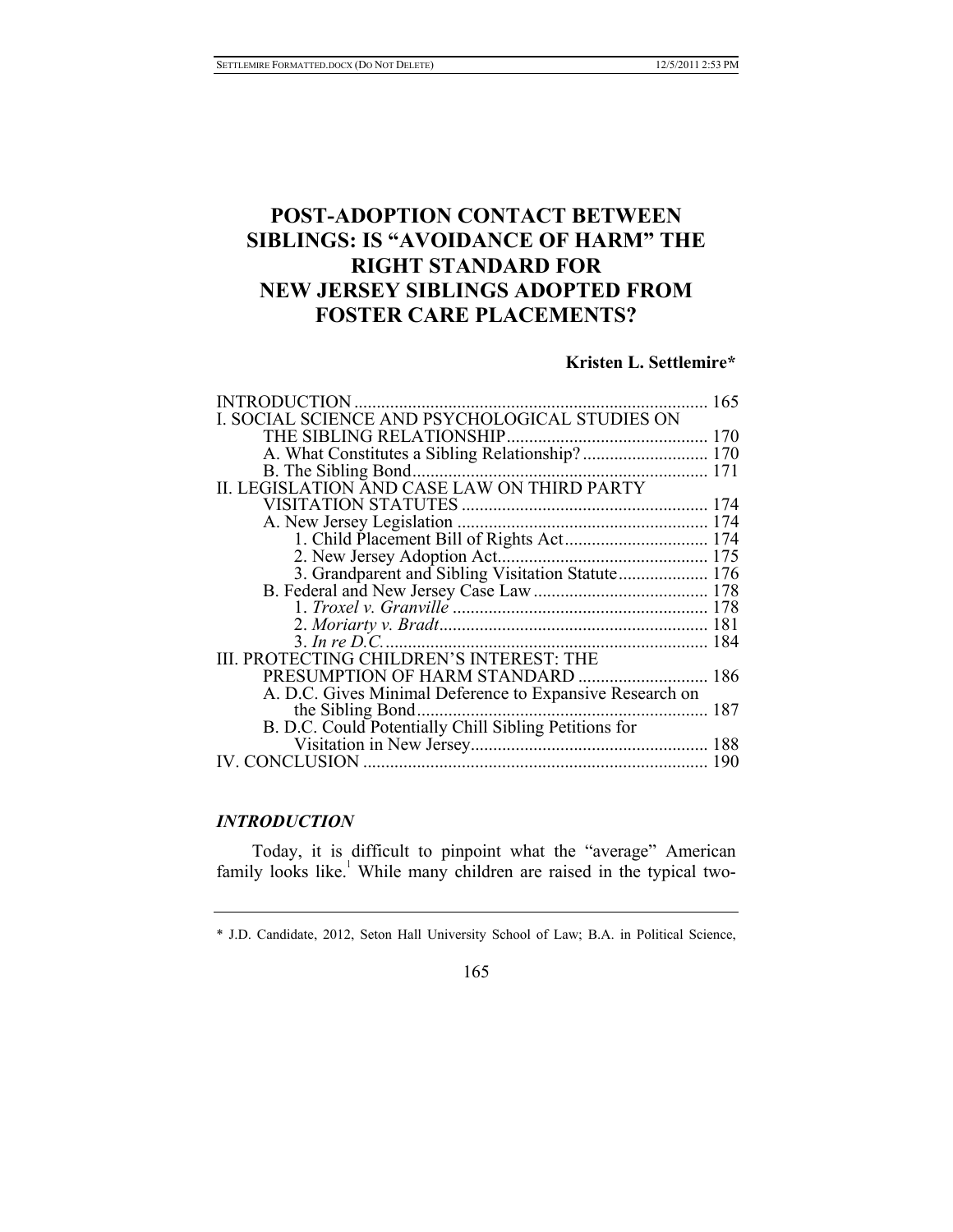parent household, others are brought up in single-parent homes and have grandparents, siblings, babysitters, and day care workers who play a dominant role in caring and providing for them.<sup>2</sup> While no legal right to visitation existed for third parties<sup>3</sup> at common law,<sup>4</sup> states began passing third party visitation statutes in the 1960s to protect children's relationships with third parties.<sup>5</sup> While all of these statutes currently allow grandparents to petition the court for visitation with their grandchildren,<sup>6</sup> some also permit siblings to ask for continued contact with their brother(s) and/or sister(s). As a result, trial judges are forced to decide whether to grant third party petitions for visitation with a child over the objection of the child's legal parents.<sup>8</sup>

Many children and adults seeking sibling visitation either are or have been in foster care or have a sibling presently in foster care.<sup>9</sup> As of September 30, 2009, nearly 500,000 children in the United States were in the foster care system.<sup>10</sup> Alarmingly, sixty-five to eighty-five percent of these children had at least one sibling, and roughly thirty percent of

See, e.g., *In re* Ash, 507 N.W. 2d 400, 402 (Iowa 1993) ("Custodial parents have a common law veto power over visitation between the child and all other third parties, except the non-custodial parent.").

<sup>5</sup> *Troxel*, 530 U.S. at 64; Ellen Marrus, *Over the Hills and Through the Woods to Grandparents' House We Go: Or Do We, Post*-Troxel?, 43 ARIZ. L. REV. 751, 772 (2001).<br><sup>6</sup> *Troxel*, 530 U.S. at 74 n.1.<br><sup>7</sup> Examples of states permitting siblings to petition the court for visitation include

Louisiana, New Jersey, and New York. LA. CIV. CODE ANN. art. 136 (West 1999) (relatives by blood or affinity, former stepparents, or stepgrandparents); LA. REV. STAT. ANN. § 9:344(C) (West 2000) (grandparents and siblings); N.J. STAT. ANN. § 9:2-7.1(a) (West 2010) (grandparents and siblings); N.Y DOM. REL. LAW § 71 (McKinney 1999 & Supp.

2003) (siblings).<br><sup>8</sup> Marrus, *supra* note 5, at 772.<br><sup>9</sup> I thank Professor Solangel Maldonado for this observation. Conversation with<br>Solangel Maldonado, Professor, Seton Hall University School of Law (Jan. 10, 2011).

<sup>10</sup> The exact number of children in the foster care system was 423,773. *The AFCARS Report*, U.S. DEP'T OF HEATH AND HUMAN SERV., http://www.acf.hhs.gov/ programs/cb/stats\_research/ afcars/tar/report17.htm (last visited Mar. 1, 2011).

Wake Forest University, *cum laude*, 2007. I would like to thank Professor Solangel Maldonado for her valuable insight and guidance throughout the writing process and my

<sup>&</sup>lt;sup>1</sup> Troxel v. Granville, 530 U.S. 57, 63 (2000).<br><sup>2</sup> *Id.* at 63-64; SUSAN SCARF MERRELL, THE ACCIDENTAL BOND 12 (1995).<br><sup>3</sup> In visitation and child custody disputes, a third party is considered to be any person other than a child's biological or adoptive parents. See Argenio v. Fenton, 703 A.2d 1042, 1044 (Pa. Super. Ct. 1997) ("Disputes involving custody of a minor child, other than those involving a parent against another parent, are considered to be 'third-party' disputes.").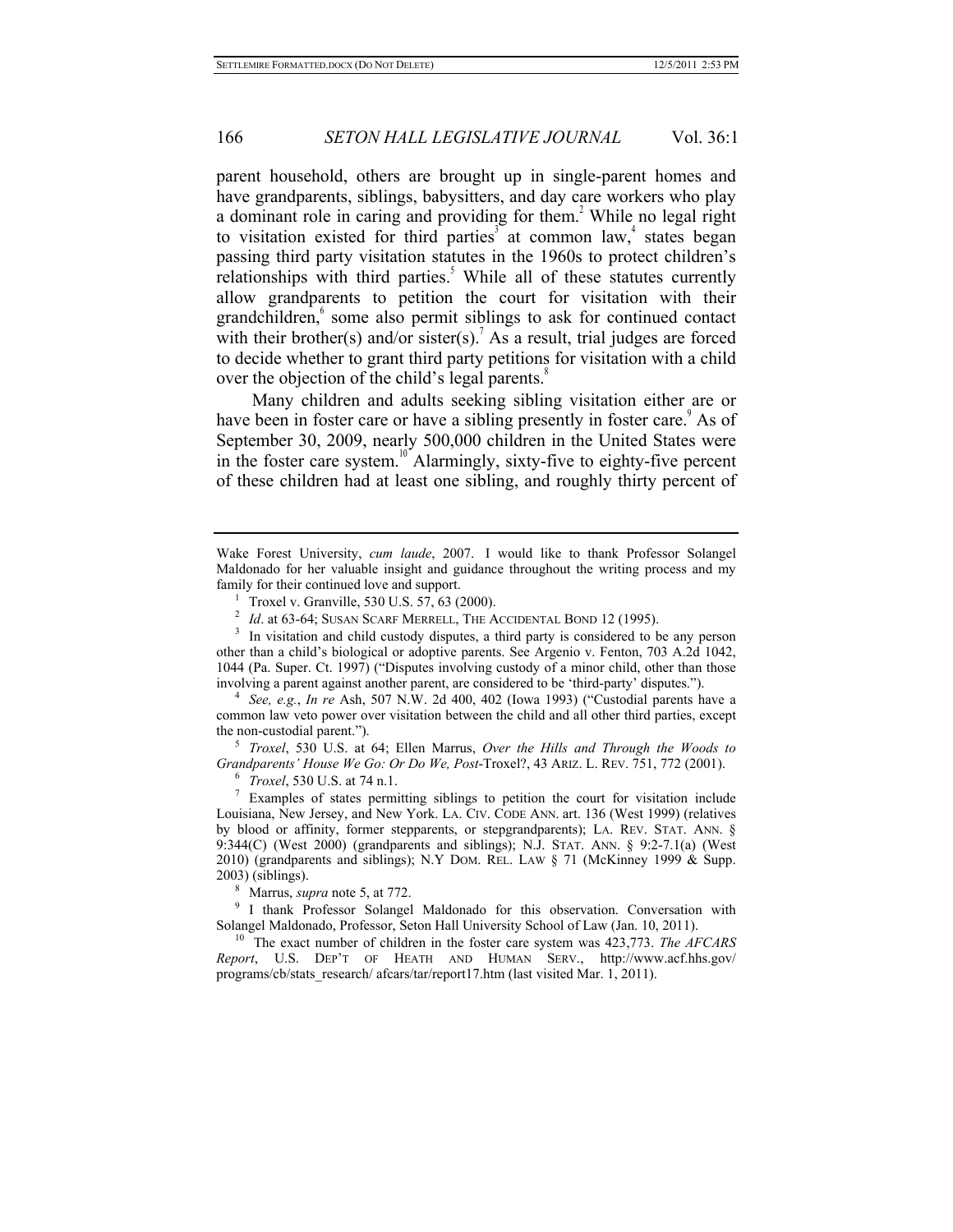those children had four or more siblings.<sup>11</sup> Having recognized the importance of the sibling relationship,<sup>12</sup> New Jersey requires in its Child Placement Bill of Rights  $Act<sup>13</sup>$  that the State make "best efforts" to place siblings together when they are removed from their homes.<sup>14</sup> However, if this is not possible, the State must facilitate regular visitation between siblings.<sup>15</sup> After adoption, New Jersey's Grandparent and Sibling Visitation Statute affords siblings the opportunity to petition the court for continued visitation with their brother(s) and/or sister(s), subject to a best interests inquiry.<sup>16</sup>

In interpreting third party visitation statutes, courts have taken widely different approaches. In *Troxel v. Granville*, the seminal case concerning third party visitation, the Supreme Court analyzed the constitutionality of a Washington statute allowing "'any person' to petition a superior court for visitation rights 'at any time,' and authoriz[ing] that court to grant such visitation rights whenever 'visitation may serve the best interest of the child.'"<sup>17</sup> The Court held that the statute was unconstitutional because it failed to give any "special weight" to the mother's decision concerning what was in the best interests of her daughters.18 After *Troxel*, the New Jersey Supreme Court addressed grandparent visitation under the State's Grandparent and Visitation Statute in *Moriarty v. Bradt*. 19 The Court ultimately rejected *Troxel's* "special weight" determination and instead adopted an avoidance of harm standard, a much higher threshold than that set forth by the Supreme Court.<sup>20</sup> Several years later, the New Jersey Supreme Court extended *Moriarty's* avoidance of harm standard to sibling petitions in *In re D.C.*, holding that sibling visitation cannot be denied under the Grandparent and Sibling Visitation Statute if the child at issue

<sup>&</sup>lt;sup>11</sup> *The Sibling Bond: Its Importance in Foster Care and Adoptive Placement*, NAT'L ADOPTION INFO. CLEARINGHOUSE (Oct. 12, 2010), http://naic.acf.hhs.gov/pubs/f siblin.cfm.

<sup>&</sup>lt;sup>12</sup> N.J. STAT. ANN. § 9:6B-2(a)-(b) (West 2010). <sup>13</sup> The Child Placement Bill of Rights Act addresses the rights of children removed from their homes by the State. N.J. STAT. ANN. § 9:6B-4 (West 2010).<br><sup>14</sup> N.J. STAT. ANN. § 9:6B-4(d) (West 2010).<br><sup>15</sup> N.J. STAT. ANN. § 9:6B-4(f) (West 2010).<br><sup>15</sup> N.J. STAT. ANN. § 9:6B-4(f) (West 2010).<br><sup>16</sup> N.J. STAT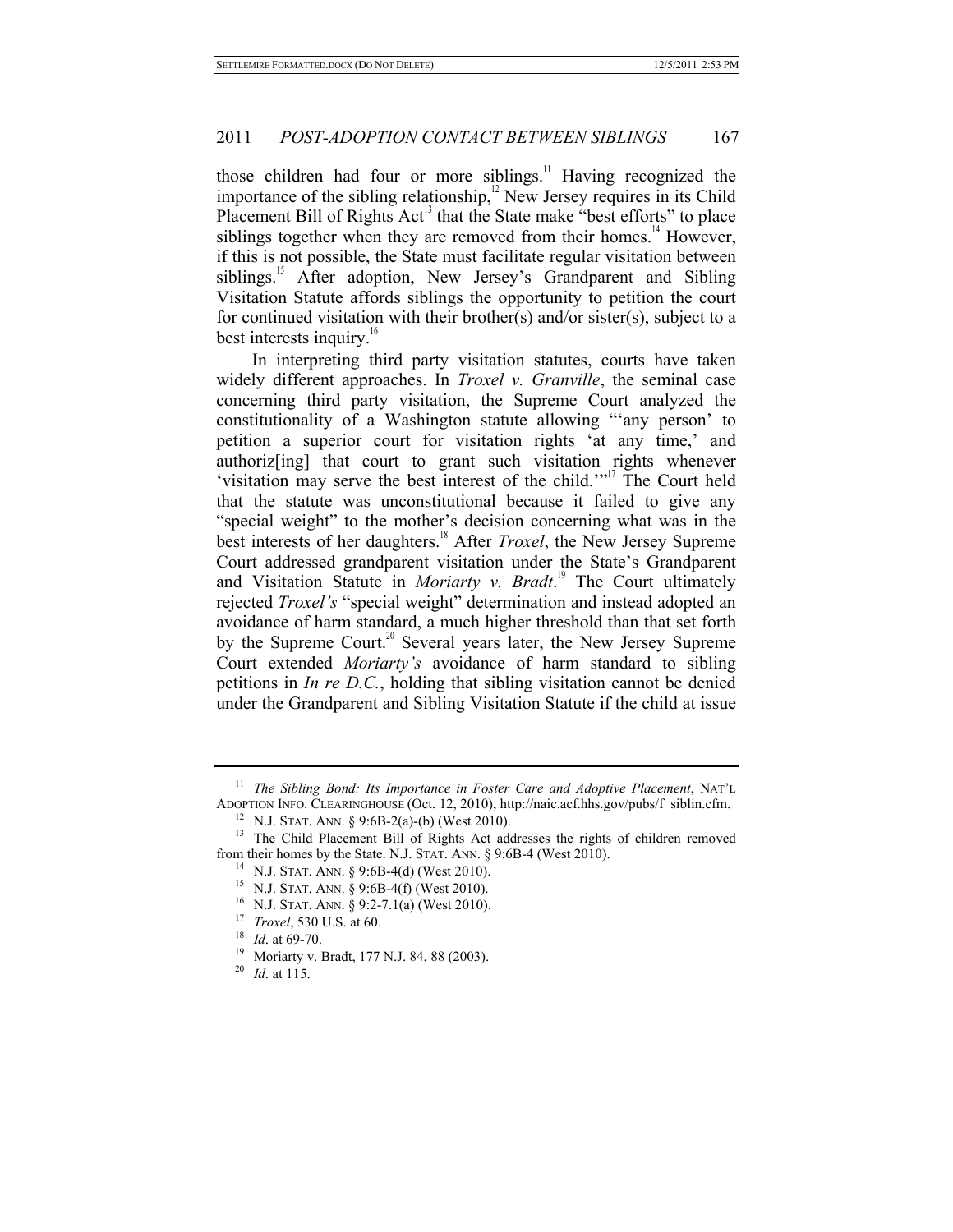would be harmed by the court's refusal to grant such contact.<sup>21</sup>

In looking at the approach outlined in *Troxel*, as compared to *Moriarty* and *D.C.*, serious questions emerge whose answers could pose sober realities for New Jersey siblings seeking to maintain contact with their brother(s) and/or sister(s) after their adoption by non-relatives. For example, *Troxel* and *D.C.* set forth two completely different standards concerning third party visitation. *Troxel* does not require evidence that the child will suffer harm if contact with the third party is denied.<sup>22</sup> Rather, it merely obligates the court to give special weight or deference to the parent's determination that visitation with the petitioner would not be in the child's best interests.<sup>23</sup> However, *Moriarty* requires evidence that the child will be harmed before the court can order contact with the petitioner over the objections of the child's legal parent,  $\mu^4$  and D.C. applies this avoidance of harm standard to siblings.<sup>25</sup> These different standards require lawmakers to examine which standard furthers the child's best interests, in light of the differing definitions of sibling relationships and the sibling bond. Moreover, under the "stringent" avoidance of harm inquiry, many siblings may not have sufficient resources to show that a child would suffer harm, even if harm to the child would likely occur.

This Note argues that while the avoidance of harm standard is possibly suitable in some third party visitation cases, such as those involving a grandparent, it is not appropriate in post-adoption sibling visitation cases because of the special bond shared between siblings, the critical role that siblings play in a child's development, and the potential chilling effect that this standard could have on sibling visitation. Instead, the New Jersey Supreme Court should adopt a presumption that denying sibling contact after adoption will cause the child harm. This presumption is supported by social science and psychological studies and will deter the potential chilling effect of the avoidance of harm standard on sibling visitation petitions.

Part I of this Note discusses how states define sibling relationships and what the sibling bond entails. It will show that states often vary in how they classify "siblings" and that children's definitions differ

<sup>21</sup> In re D.C., 203 N.J. 545, 573 (2010). 22 *Troxel*, 530 U.S. at 73. 23 *Id.* at 69. 24 *Moriarty*, 177 N.J. at 115. 25 *In re D.C.*, 203 N.J. at 573.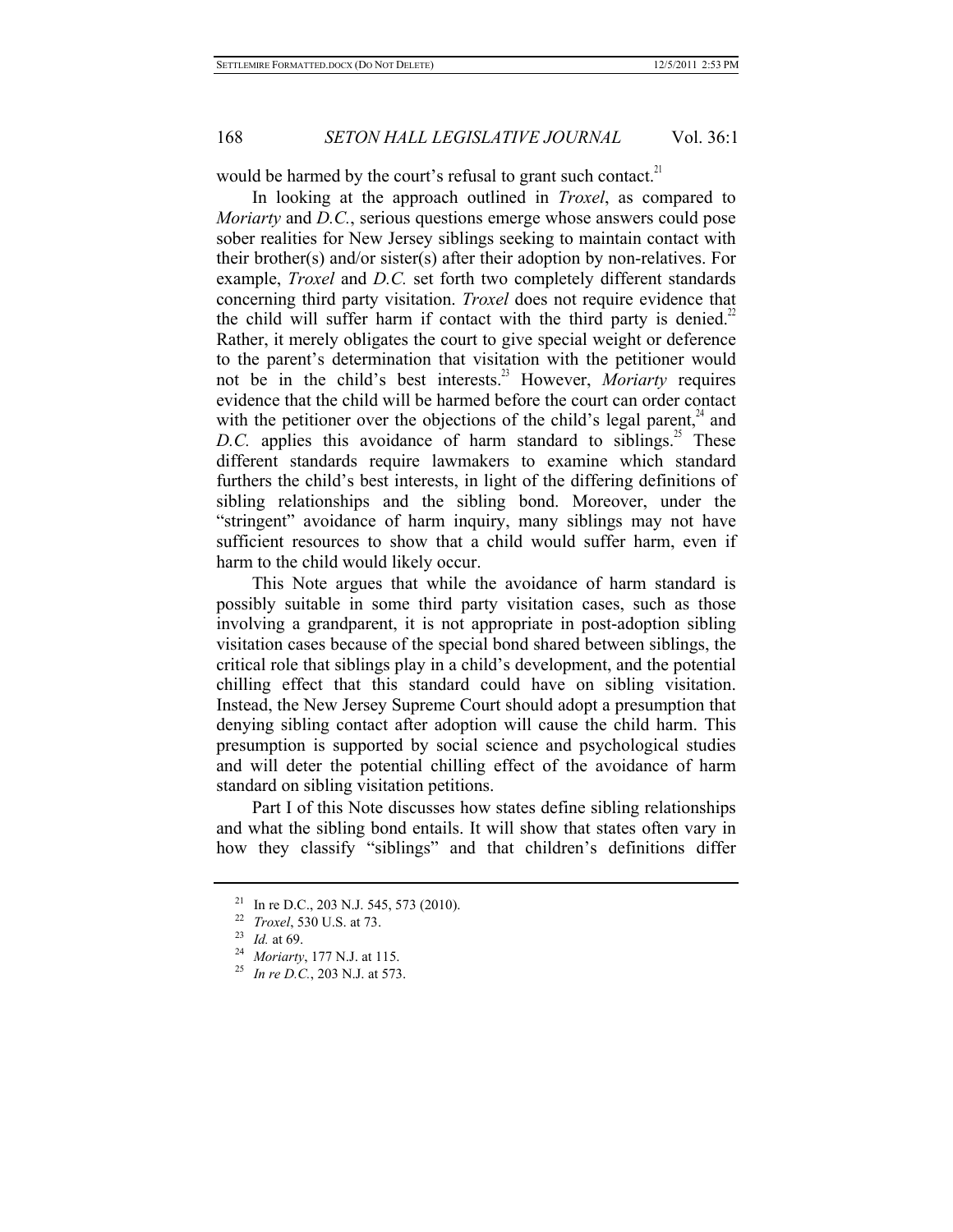markedly from state designations. Furthermore, it will describe the bond shared between siblings, one that is emotionally powerful and vitally important throughout both childhood and the duration of one's life.<sup>26</sup> This bond frequently intensifies between siblings who are subject to abuse and neglect by their parents because they learn from a young age that they must rely upon their brother(s) and/or sister(s) in order to deal with their shared problems at home.<sup>27</sup>

Part II of this Note examines New Jersey's Child Placement Bill of Rights Act and Grandparent and Sibling Visitation Statute. It will also analyze the *Troxel*, *Moriarty*, and *D.C.* decisions to illustrate the different standards applied by the United States Supreme Court and the New Jersey Supreme Court in third party visitation cases.

Finally, Part III will evaluate the issues raised between the Troxel and D.C. inquiries and discuss two specific problems that emerge. First, applying the avoidance of harm standard in cases of sibling visitation does not give enough deference to the extensive research on the sibling bond and largely ignores the fact that the sibling relationship becomes more important for children who have been exposed to abuse and neglect by their parents.<sup>28</sup> Second, the *D.C.* holding could chill sibling petitions for post-adoption visitation. Siblings may feel overwhelmed by the "stringent" burden that the avoidance of harm standard imposes and choose not to pursue visitation because of the grey area in current legal analysis. Because of these problems, the avoidance of harm standard is not appropriate for cases involving post-adoption sibling visitation.<sup>29</sup>

<sup>26</sup> *Sibling Issues in Foster Care and Adoption*, CHILD WELFARE INFO. GATEWAY (Dec. 2006), http://www.childwelfare.gov/pubs/siblingissues/siblingissues.pdf. 27 NAT'L ADOPTION INFO. CLEARINGHOUSE, supra note 11. 28 Mary Anne Herrick & Wendy Piccus*, Sibling Connections: The Importance of* 

*Nurturing Sibling Bonds in the Foster Care System*, 27 CHILD. AND YOUTH SERV. REV. 5, available at http://media-server.amazon.com/exec/drm/amzproxy.cgi.<br><sup>29</sup> This paper takes no position on whether the avoidance of harm standard is

appropriate in some sibling visitation cases. Rather, it is concerned only with post-adoption sibling visitation because in these cases, the sibling provides the child's single connection to his or her natural family. Additionally, the child needs the sibling more than in cases where he or she is still living with the natural family.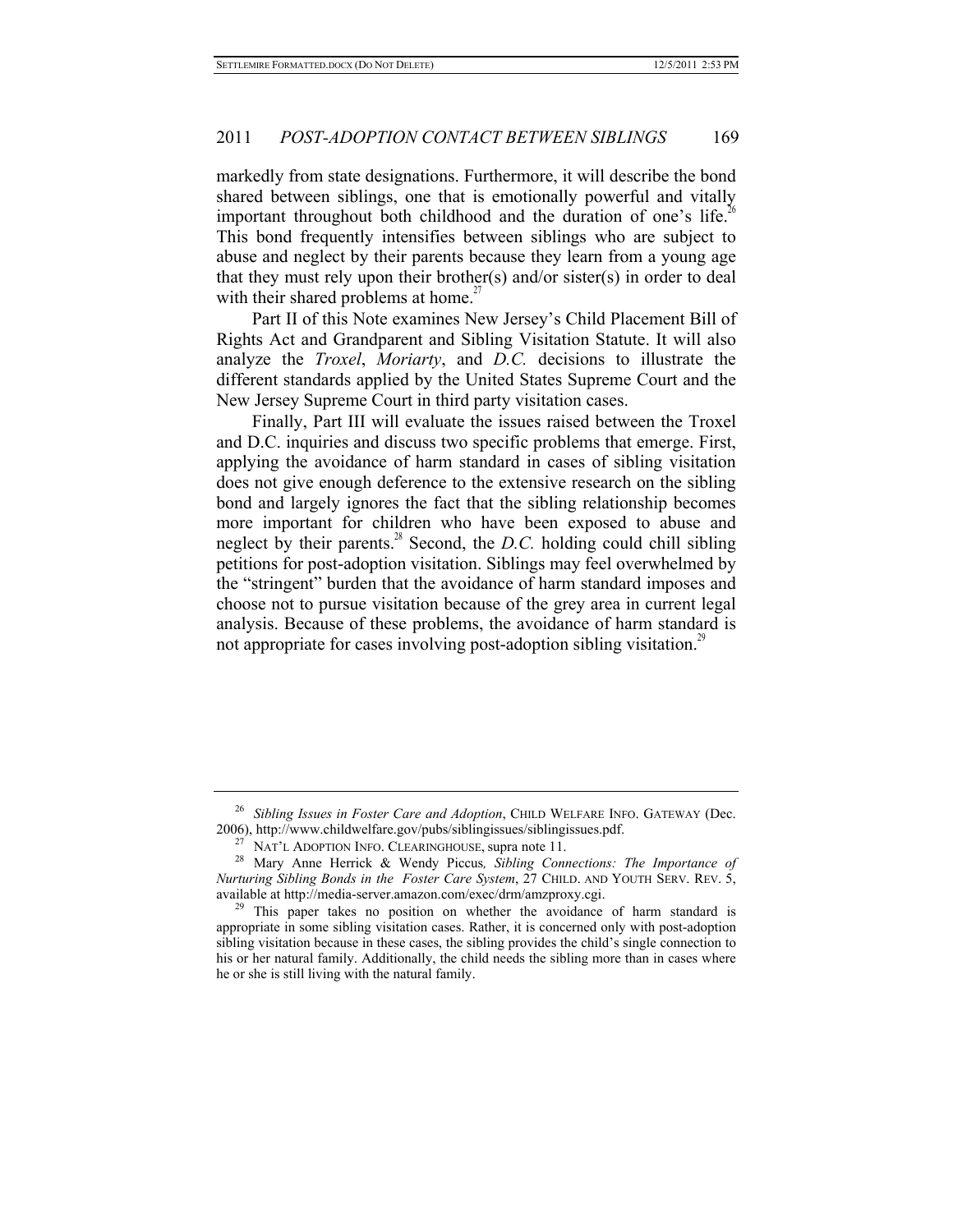## *I. SOCIAL SCIENCE AND PSYCHOLOGICAL STUDIES ON THE SIBLING RELATIONSHIP*

## *A. What Constitutes a Sibling Relationship?*

Across the country, states vary in how they define sibling relationships and in their policies regarding sibling placement and visitation. $30^{\circ}$  Some states provide that children who have a biological parent in common constitute siblings, while others maintain that stepsiblings are, in fact, siblings. $31$  The primary difficulty with current state definitions is that they often leave out groups that children identify as siblings, such "fictive kin"<sup>32</sup> and foster care co-residents.<sup>33</sup> Moreover, judicial enforcement of state statutes permitting sibling visitation often depends on whether the siblings have an established, personal relationship before their entrance into state custody.<sup>34</sup> In New York, for example, courts hold that although the legislature favors the sibling relationship once siblings are placed outside the home, the State is not required to place siblings together if they have never met and does not

 $32$ . In child advocacy, the phrase "fictive kin" is used to describe relationships where a child has a strong, enduring bond with another child who is not, in fact, their biological sibling. CHILD WELFARE INFO. GATEWAY, supra note 26.  $33$  Children are generally less formal in their distinctions concerning who is or is not

<sup>&</sup>lt;sup>30</sup> CHILD WELFARE INFO. GATEWAY, *supra* note 26.<br><sup>31</sup> Arizona law states that ""sibling' includes a person who shares a common biological parent, stepparent, or adoptive parent." ARIZ. REV. STAT. § 8-543(F) (LexisNexis 2010). Likewise, under California law, "'sibling' means a child related to another person by blood, adoption, or affinity through a common legal or biological parent." CAL. WELF. & INST. CODE  $\S 362.1(3)(c)$  (West 2010). Furthermore, Iowa law provides that "'[s]ibling' means an individual who is related to another individual by blood, adoption, or affinity through a common legal or biological parent." IOWA CODE  $\S$  232.2(52) (2010).

their brother or sister. Specifically, children who are part of the foster care system often develop connections with children who may or may not be their biological siblings. These children have been found to view any of the following as their sibling: "full or half-siblings, including any children who were relinquished or removed at birth; step-siblings; other close relatives or non-relatives living in the same kinship home; foster children in the same family; orphanage mates or group-home mates with a close, enduring relationship; and children of the partner or former partner of the child's parent." CHILD WELFARE INFO. GATEWAY, *supra* note 26; Aron Shlonsky et al., *The Other Kin: Setting the Course for Research, Policy, and Practice with Siblings in Foster Care*, 27 CHILD. AND YOUTH SERV. REV. 697, 707, *available at* www.elsevier.com/locate/childyouth. 34 CHILD WELFARE INFO. GATEWAY, *supra* note 26.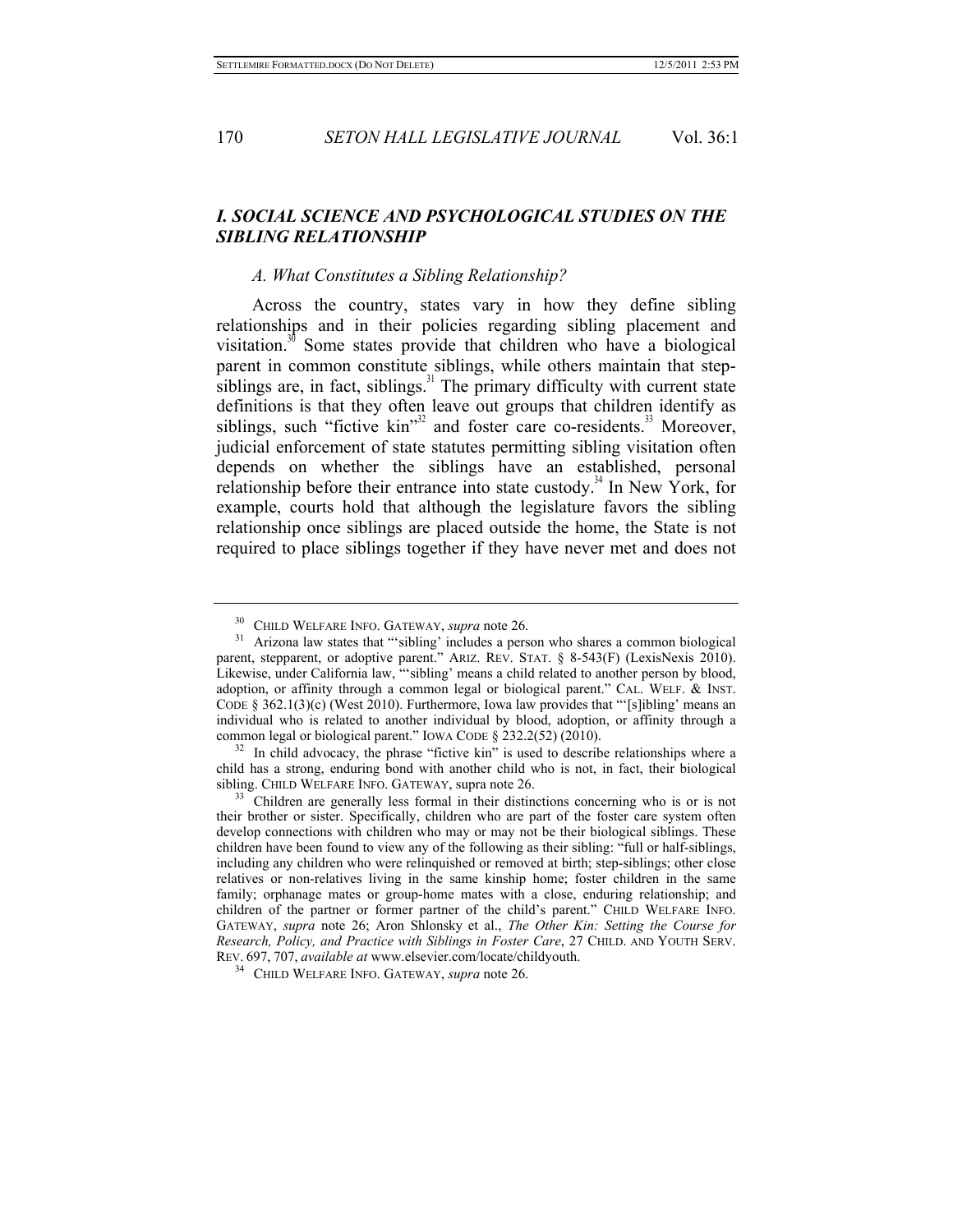have to facilitate sibling contact.<sup>35</sup> Although the New Jersey Legislature has not specifically defined a "sibling relationship," it has set forth procedures in its Child Placement Bill of Rights Act and Grandparent and Sibling Visitation Statute governing sibling visitation pre- and postadoption.<sup>36</sup> These provisions will be discussed in-depth later in this Note.

#### *B. The Sibling Bond*

Over the past two decades, the relationship between siblings has increasingly become recognized as playing a part in a child's growth.<sup>37</sup> Until the 1980s, little research existed concerning the bond between siblings.<sup>38</sup> However, as social scientists began realizing the importance of this relationship, research on the impact that sibling relationships have on a child's emotional welfare gained traction.<sup>39</sup> Today, researchers and courts alike acknowledge the significance of the sibling bond and the influence it has on a child's development. $40$ 

Brothers and sisters share a bond unlike that experienced between any other persons. $41$  Sibling relationships frequently span the course of a lifetime, $42$  and for many individuals, "it is the longest lasting relationship [they] have, longer than the parent/child or husband/wife relationship."<sup>43</sup> Research shows that children who maintain a positive relationship with their sibling(s) possess a higher degree of self-worth, are less likely to experience loneliness, and behave better than siblings who do not.<sup>44</sup> Specifically, recent studies from the United Kingdom suggest that both younger and older individuals who grow up with a sister are happier and more optimistic than those who do not, particularly if they have divorced parents.<sup>45</sup> These psychologists contend

<sup>&</sup>lt;sup>35</sup> Shlonsky et al., *supra* note 33, at 703.<br><sup>36</sup> N.J. STAT. ANN. § 9:6B-4 (West 2010); N.J. STAT. ANN. § 9:2-7.1 (West 2010).<br><sup>37</sup> Sonia J. Leathers, *Separation from Siblings: Associations with Placement Adaptation and Outcomes Among Adolescents in Long-Term Foster Care*, 27 CHILD. AND YOUTH SERV.

REV. 793, 794, available at www.elsevier.com/locate/childyouth.<br>
<sup>38</sup> NAT'L ADOPTION INFO. CLEARINGHOUSE, *supra* note 11.<br>
<sup>39</sup> NAT'L ADOPTION INFO. CLEARINGHOUSE, *supra* note 11; In re D.C., 203 N.J. at 560.<br>
<sup>40</sup> In re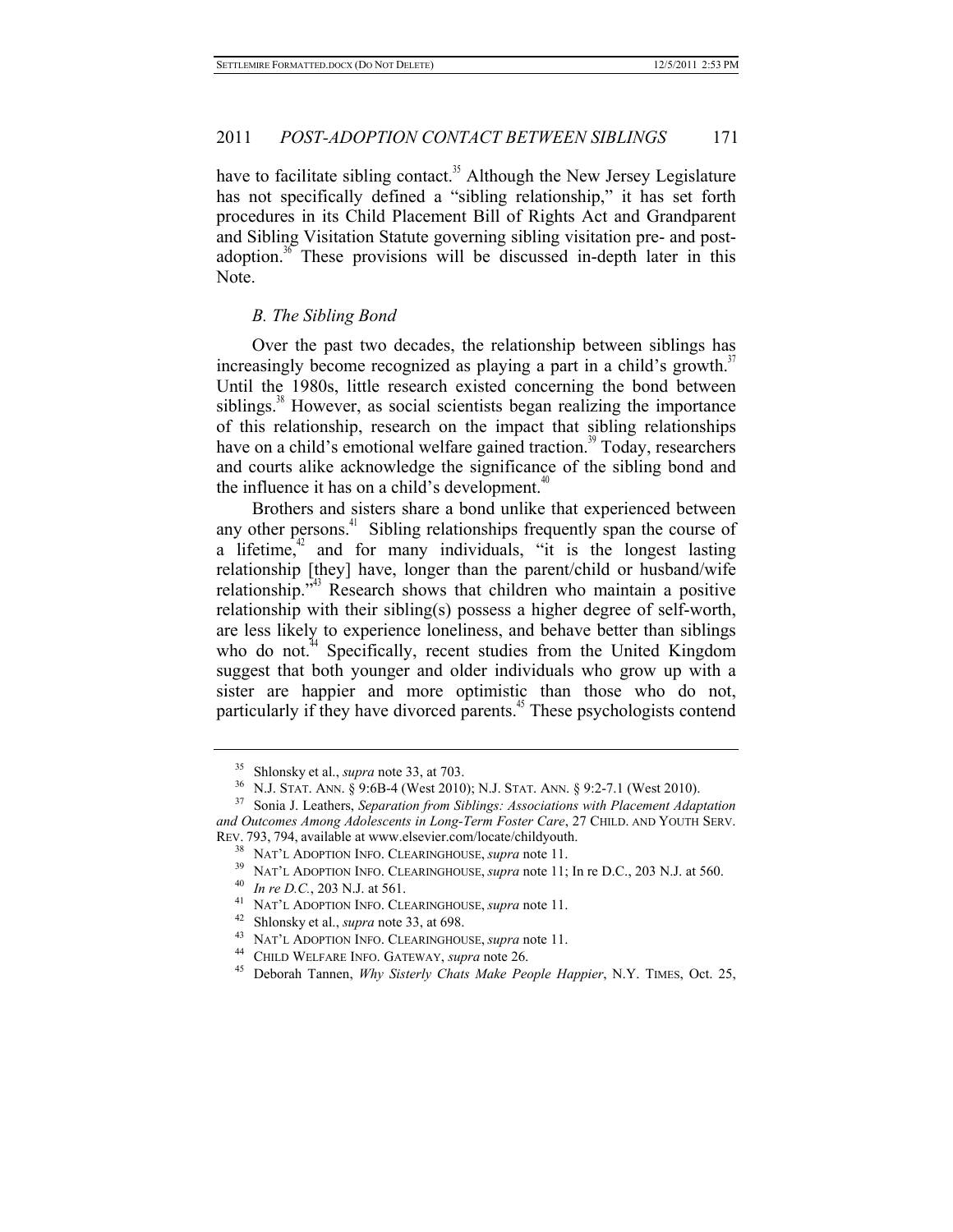that although sisters tend to discuss more personal topics with one another than with their brothers, these sibling communications nevertheless strengthen connections with one another.<sup>46</sup>

The sibling bond changes and develops over the course of one's life, largely because brothers and sisters are constantly evolving.<sup>47</sup> According to one author, "[o]ur siblings . . . affect us from earliest childhood onward in a variety of ways: [w]e share space in the family with them, we learn from them and teach them, we divide up parental loyalties with them, we envy them, admire them, dominate them, hate them, love them."48 Throughout their early years, a child's interaction with his or her brother(s) and sister(s) sets the groundwork for a large percentage of his or her later intimate relationships. $49$  Siblings comprise a child's initial peer group, and children develop social skills from negotiating with their brothers and sisters.<sup>50</sup> It is through these interactions that they, as children, develop their ability to connect with their larger world.<sup>51</sup> During adolescence, siblings generally attempt to exercise their independence and individuality, which commonly strains their once-close ties. $^{22}$  However, during adulthood, the sibling bond will frequently re-develop and grow stronger than ever before.<sup>55</sup> The bond generally becomes strongest when brothers and sisters reach old age.<sup>34</sup> This is largely because siblings often become each other's companions once again, as they are alone with their parents and spouses having already passed away and/or their children having left home to venture into adulthood.<sup>55</sup> At this point in their journeys, some siblings choose to live together for the rest of their lives.<sup>5</sup>

Although children who are raised in functional families bond with their sibling(s),  $57$  the sibling relationship often takes on more importance

<sup>50</sup> CHILD WELFARE INFO. GATEWAY, *supra* note 26.<br>
<sup>51</sup> NAT'L ADOPTION INFO. CLEARINGHOUSE, *supra* note 11.<br>
<sup>52</sup> Id.<br>
<sup>53</sup> Id.<br>
<sup>54</sup> Id.<br>
<sup>55</sup> Id.<br>
<sup>55</sup> Id.<br>
<sup>57</sup> NAT'L ADOPTION INFO. CLEARINGHOUSE, *supra* note 11.

- 
- 
- 
- 
- 

<sup>2010,</sup> http://www.nytimes.com/2010/10/26/health/26essay.html. 46 *Id*. 47 MERRELL, *supra* note 2, at 11. 48 *Id.*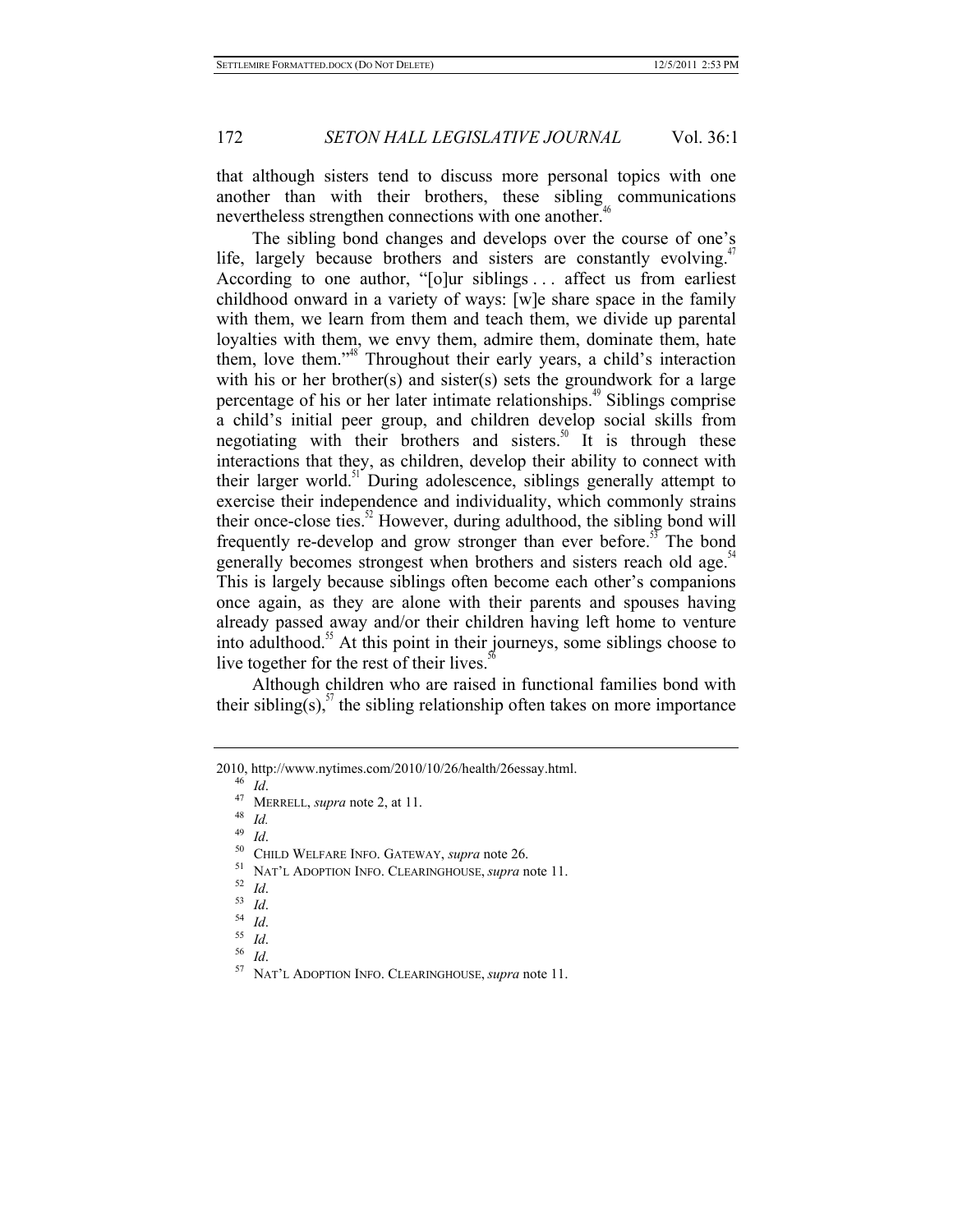for children who have been exposed to abuse and neglect by their parents.<sup>38</sup> Deprived children learn from a young age that they must rely upon their sibling(s) in order to deal with their shared problems at home.<sup>39</sup> When children are placed in the foster care system, they frequently experience significant grief because of the separation from, and loss of, continuous contact with their parents. $60$  Many of these children want to maintain contact with their biological parents, $\frac{61}{1}$  and "the continued presence of siblings may be vital for maintaining a sense of safety and emotional continuity in an unknown and potentially frightening situation." $b^{\text{62}}$ 

However, siblings who are separated from each other during this period, or at adoption, are forced to go through the grieving process for a second time, which can exacerbate their original feelings of guilt and loneliness and be even more devastating.<sup>63</sup> In 1999, researchers conducted a series of interviews with children entering the foster care system; they found that these children frequently experienced feelings of worry about their brother(s) and/or sister(s) and narrated their lives with detailed accounts of their sibling relationship(s).<sup>64</sup> Other studies indicate that "many children believe they have lost a part of themselves when they are separated from their brothers and sisters, and their grief at this loss is aggravated by the worry and guilt they feel when they enter care."<sup>65</sup> Furthermore, siblings separated from one another often struggle with creating and maintaining a positive self-identity, which causes them to feel worthless, unwanted, or unlovable.<sup>66</sup> Thus, child advocacy scholars contend that maintaining the sibling relationship is extremely important for children who are removed from their homes because it allows them to preserve a sense of stability in a chaotic set of circumstances.<sup>6</sup>

The New Jersey Legislature and courts view the sibling bond as

<sup>58</sup> Herrick & Piccus, *supra* note 28, at 3. 59 *Id.*

<sup>60</sup> NAT'L ADOPTION INFO. CLEARINGHOUSE, *supra* note 11. 61 Solangel Maldonado, *Permanency v. Biology: Making the Case for Post-Adoption*  Contact, 37 CAP. U. L. REV. 321, 328 (2008).<br>
<sup>62</sup> Shlonsky et al., *supra* note 33, at 698.<br>
<sup>63</sup> NAT'L ADOPTION INFO. CLEARINGHOUSE, *supra* note 11.<br>
<sup>64</sup> Herrick & Piccus, *supra* note 28, at 5.<br>
<sup>65</sup> Id.<br>
<sup>66</sup> Id.<br>
<sup></sup>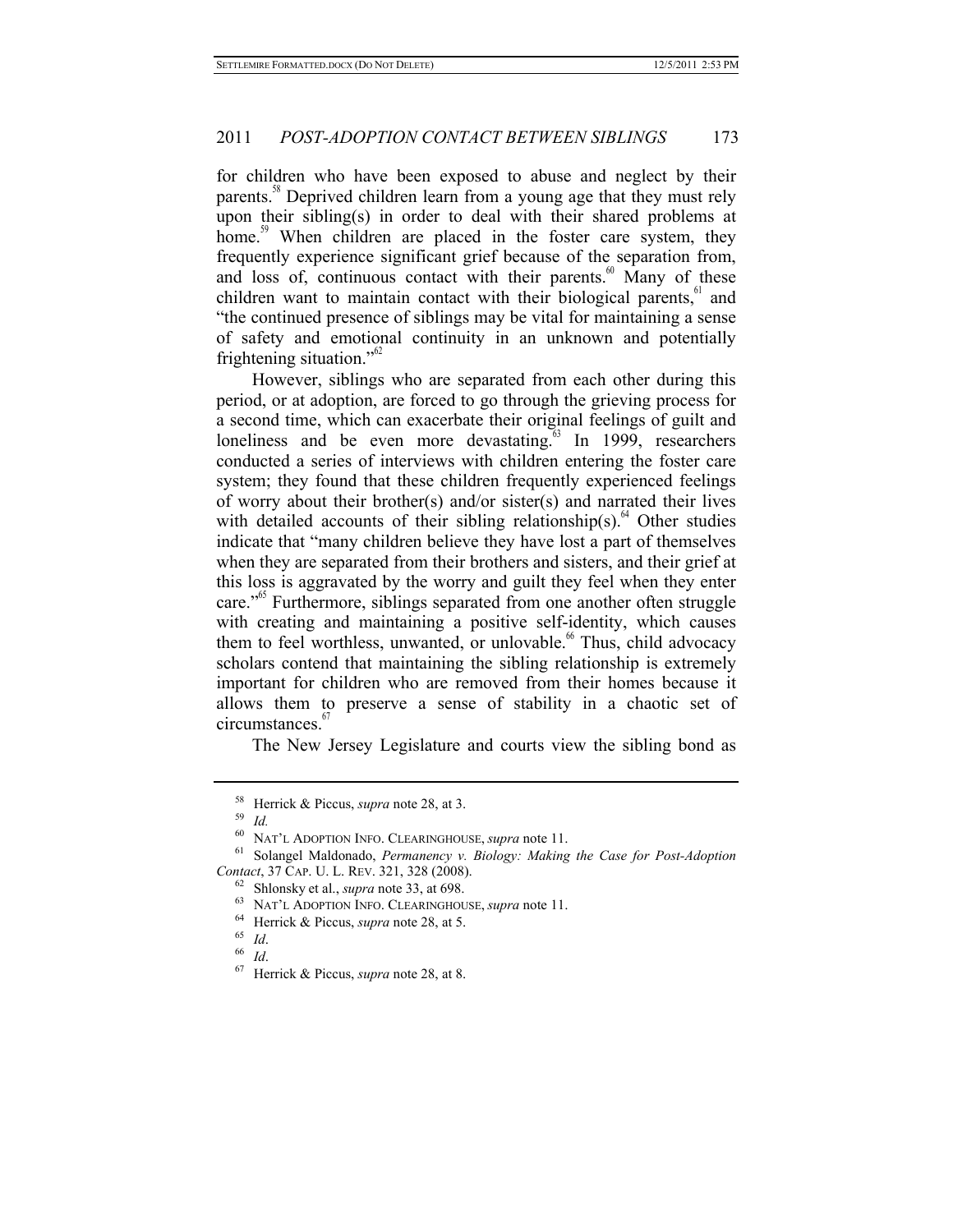unique and important, evidenced by the Legislature's addition of siblings to its Visitation Statute in 1987 and New Jersey courts' decisions on this subject.<sup>68</sup> Indeed, New Jersey courts have heeded to the case law and scholarly writings valuing the nurturing and sustaining of sibling relationships.<sup> $\theta$ </sup> For example, in *L. v. G.*, the Superior Court determined that "[a] sibling relationship can be an independent and emotionally supportive factor for children in ways quite distinctive from other relationships, and there are benefits and experiences that a child reaps from a relationship with his or her brother(s) or sister(s) which truly cannot be derived from any other."<sup>70</sup> The court further stated that "[t]he bonds which develop between brothers and sisters are strong ones, and are, in most cases, irreplaceable."71 Similarly, in *D.C.*, the New Jersey Supreme Court recognized the "critical" importance of the sibling bond for children who live in "chaotic circumstances."<sup> $2$ </sup>

# *II. LEGISLATION AND CASE LAW ON THIRD PARTY VISITATION STATUTES*

#### *A. New Jersey Legislation*

1. Child Placement Bill of Rights Act

In New Jersey, the Child Placement Bill of Rights Act governs sibling visitation once a child is removed from his or her home.<sup>35</sup> Under the Act, the Legislature recognized that a child placed outside his or her home possesses certain rights that are independent of those maintained by the child's parents or legal guardian and set forth the obligations that the applicable department has to the child.<sup>74</sup> Specifically, with regard to sibling relationships, the Act requires that the applicable department use its best efforts "to place the child in the same setting with the child's sibling if the sibling is also being placed outside his home."<sup> $5$ </sup> However,

<sup>&</sup>lt;sup>68</sup> *In re D.C.*, 203 N.J. at 561.<br>
<sup>69</sup> In re Guardianship of A.M.S., 187 N.J. 556, 561 (2006).<br>
<sup>70</sup> 203 N.J. Super. 385, 395 (1985).<br>
<sup>71</sup> *Id.* at 398.<br>
<sup>72</sup> *In re D.C.*, 203 N.J. at 561.<br>
<sup>73</sup> N.J. STAT. ANN. § 9:6 "Applicable department" means the Department of Human Services, the Department of Children and Families, the Department of Health and Senior Services, or board of education. 75 N.J. STAT. ANN. § 9:6B-4(d) (West 2010).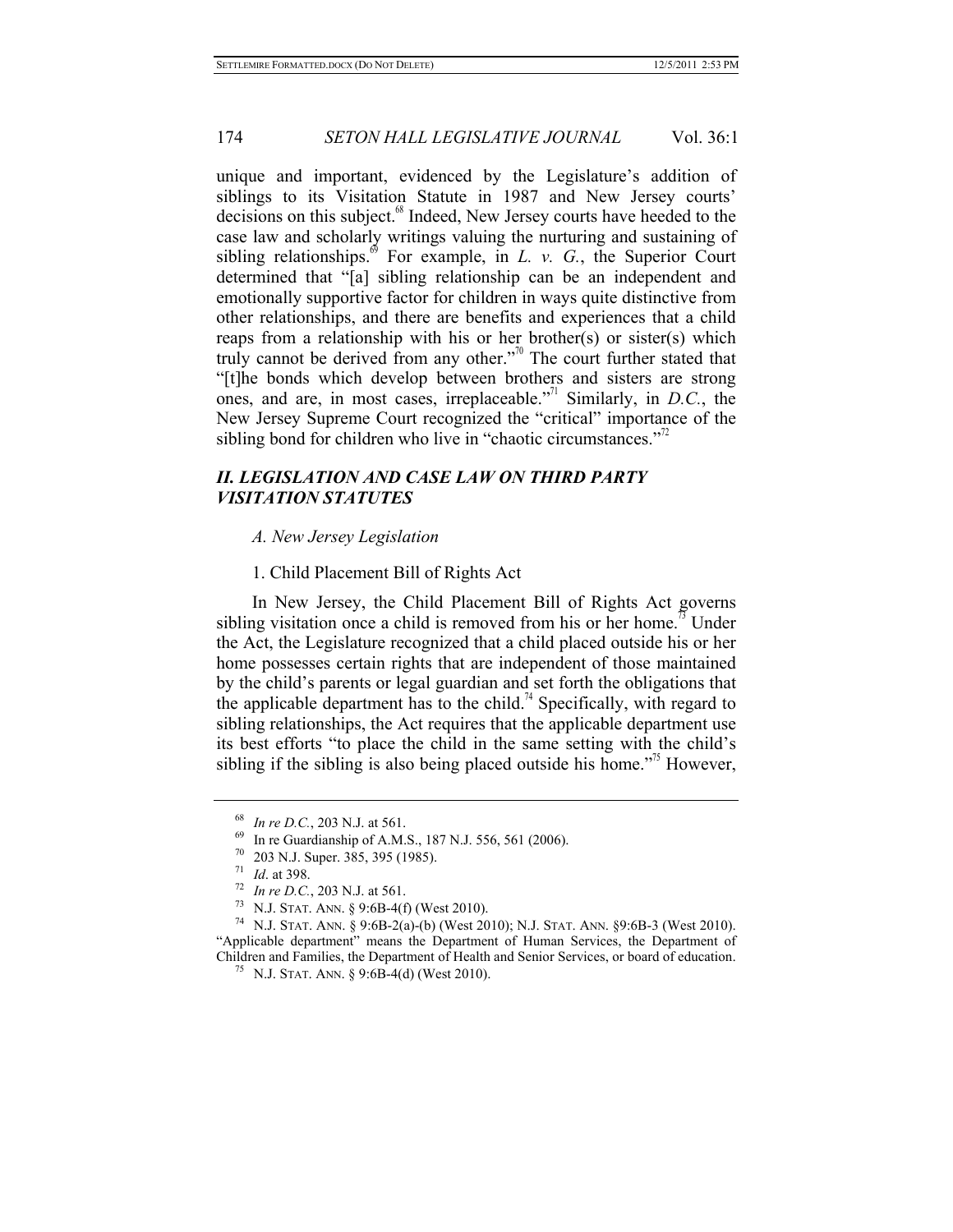if the siblings cannot be placed together, the department must allow the child "to visit with [his] sibling on a regular basis and to otherwise maintain contact with [his] sibling" and to provide or arrange transportation for this contact to take place.<sup> $6$ </sup>

Although New Jersey's Division of Youth and Family Services ("Division") previously contended that its requirement to facilitate sibling contact applies only during the time before parental rights have been terminated, the New Jersey Supreme Court interpreted the Act's legislative history to mean that the Legislature did not intend to disrupt sibling contact between pre- and post- termination of parental rights and that the Division's obligation to the child continues until the court finalizes his or her adoption.<sup> $\theta$ </sup> The court found that under the Act, maintaining sibling contact while children are placed outside their homes is of extreme importance.<sup>78</sup> The Division has a responsibility "to nurture sibling bonds ... whether or not a sibling has initiated the process [of seeking access] and whether or not termination has  $\overline{\text{occurred}}$ .<sup>79</sup> Indeed, the Division recognizes the significance of this obligation, believing that "[m]aintaining contact with brothers and sisters supports the child's identity and links him to his past."<sup>80</sup> If the Division opposes visitation between the siblings for any reason, it must demonstrate that such visitation would be harmful to the child's health, physical welfare, psychological well-being, and safety and would be contrary to the child's individual mental or physical development, as set forth in the Act. $81$ 

#### 2. New Jersey Adoption Act

New Jersey's Adoption Act applies not only in cases involving children voluntarily relinquished at birth, but also in ones where the court has terminated a parent's rights and the child is subsequently adopted. $82$  The Act defines when it will enter a judgment of adoption and specifies what rights are conferred upon the adoptive family as a new

<sup>76</sup> N.J. STAT. ANN. § 9:6B-4(f) (West 2010).<br>
77 *In re D.C.*, 203 N.J. at 562-564.<br>
78 *Id.* at 564.<br>
80 *Id.* at 565.<br>
81 *Id.* 82 N.J. STAT. ANN. § 9:3-44 (West 2010).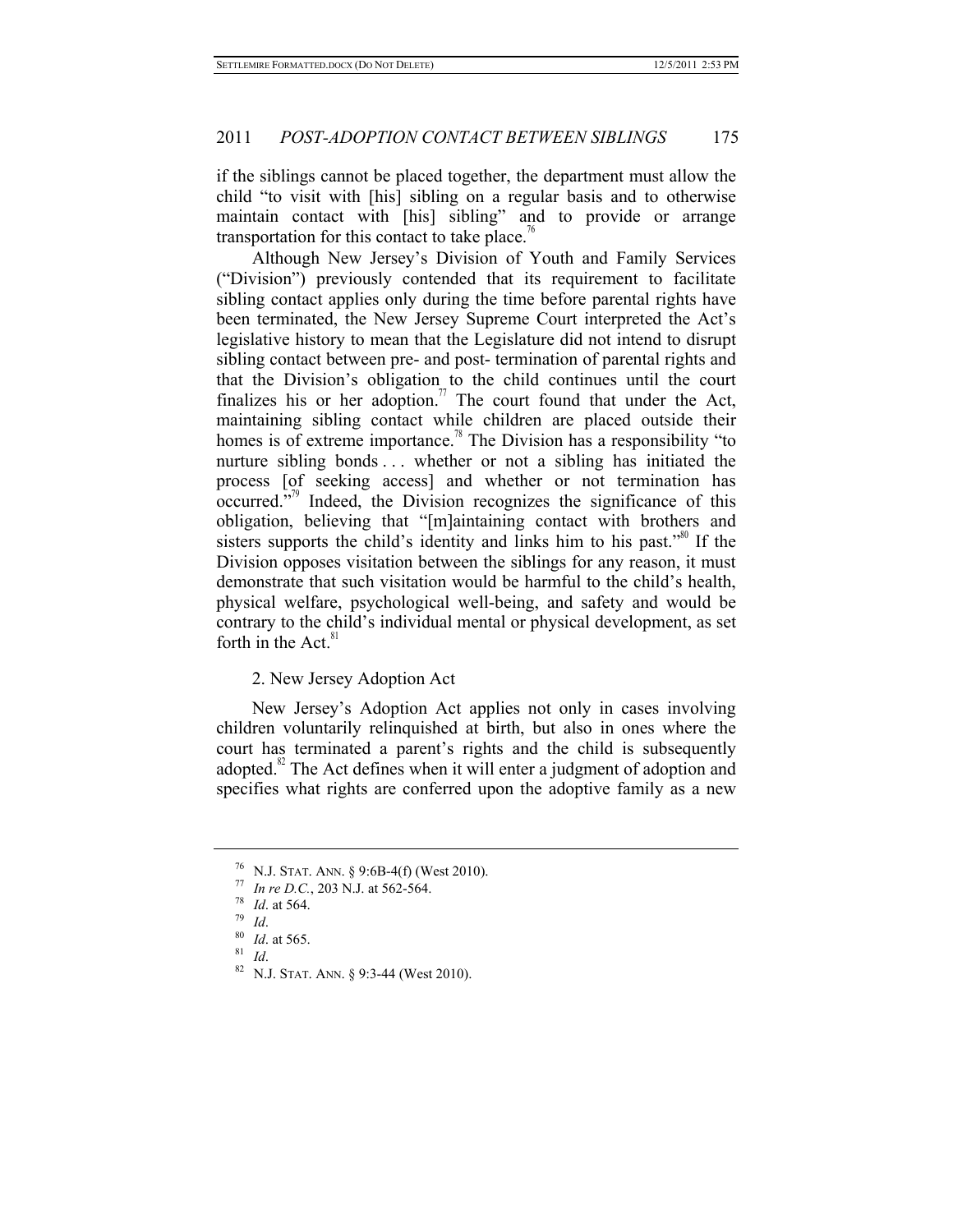unit. $83$  Consequently, once a child is adopted, the Child Placement Bill of Rights Act no longer applies, and the Grandparent and Sibling Visitation Statute governs sibling petitions for visitation.<sup>84</sup>

Under the Act, the court must find "that the parent has substantially failed to perform the regular and expected parental functions of care and support of the child, although able to do so, or that  $\ldots$  [this] inability  $\ldots$  is unlikely to change in the immediate future" in order for it to enter a judgment of adoption.<sup>85</sup> Once an adoption is finalized, all of the biological parents' rights and responsibilities to the adopted child are terminated, except those specified before the entry of judgment has been entered.<sup>86</sup> At that time, the adopting parent possesses the same relationships, responsibilities, and rights as the biological parent previously did.<sup>87</sup> It is the policy of New Jersey courts to ensure that the new adoptive unit is "given the right to grow and develop as an autonomous family."<sup>8</sup>

#### 3. Grandparent and Sibling Visitation Statute

At common law, third parties were not permitted to petition the court for visitation with a child, as visitation was seen exclusively as a parental right.<sup>89</sup> This conception changed as social scientists put research forward that a child's relationship with his or her grandparents was unique and had a significant, emotional influence on the child's development.<sup>90</sup> In 1972, New Jersey adopted its first Visitation Statute, which allowed grandparents to petition the court for visitation with a grandchild.<sup>91</sup> Although the original Visitation Statute allowed visitation between a child and his or her grandparent(s) only if the child's parents were deceased or divorced, $92$  the statute was later amended to afford standing "to grandparents to seek visitation when 'either or both of the parents of a minor child . . . is or are deceased, or divorced or living

<sup>&</sup>lt;sup>83</sup> N.J. STAT. ANN. § 9:3-50 (West 2010).<br><sup>84</sup> N.J. STAT. ANN. § 9:2-7.1(a) (West 2010).<br><sup>85</sup> N.J. STAT. ANN. § 9:3-46(a)(1)-(2) (West 2010).<br><sup>86</sup> N.J. STAT. ANN. § 9:3-50(c)(1) (West 2010).<br><sup>87</sup> N.J. STAT. ANN. § 9:3-50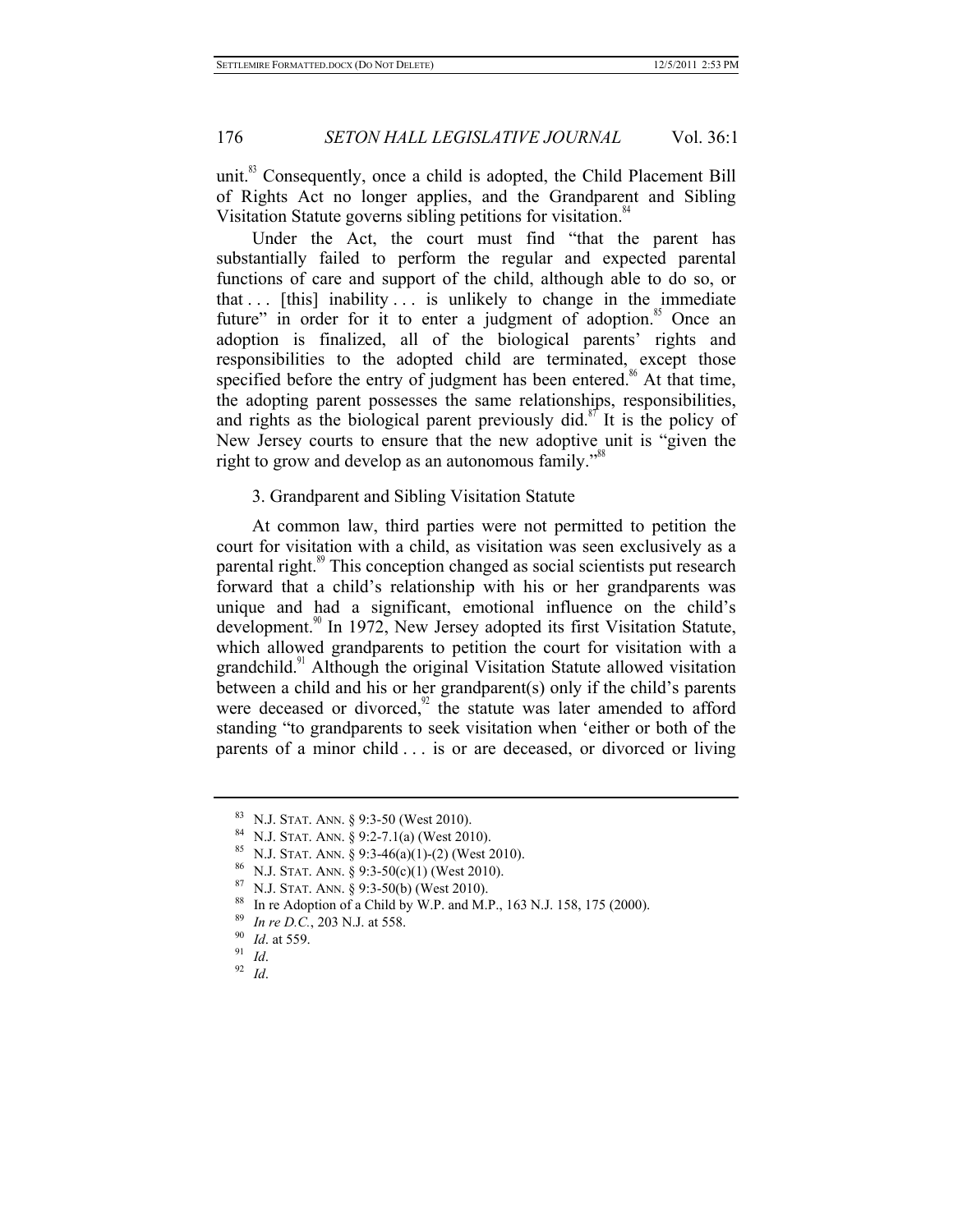separate and apart in different habitats False<sup>"93</sup> This limitation was eliminated in 1993, thus opening the door for all grandparents to petition the court to visit their grandchildren over the parent's opposition.

In 1987, the New Jersey Legislature recognized the impact that sibling relationships have on a child's emotional well-being and expanded its Visitation Statute to include siblings.<sup>95</sup> Under the State's current Grandparent and Sibling Visitation Statute, a sibling of a child adopted by non-relatives may petition the court to maintain contact with the child.<sup>96</sup> The burden is on the sibling requesting visitation to demonstrate, by a preponderance of the evidence, that allowing contact is in the child's best interest.<sup>97</sup> In making its decision whether to permit visitation, the court is to consider the following factors:

(1) The relationship between the child and the applicant; (2) the relationship between each of the child's parents or the person with whom the child is residing and the applicant; (3) the time which has elapsed since the child last had contact with the applicant; (4) the effect that such visitation will have on the relationship between the child and the child's parents or the person with whom the child is residing; (5) if the parents are divorced or separated, the time sharing arrangement which exists between the parents with regard to the child; (6) the good faith of the applicant in filing the application; (7) any history of physical, emotional or sexual abuse or neglect by the applicant; and (8) any other factor relevant to the best interests of the  $child<sup>9</sup>$ 

If the sibling petitioning the court has previously been the child's full-time caretaker, such history is prima facie evidence that contact would be in the child's best interests.<sup>99</sup> Moreover, if a family member adopts the child, denial of the sibling's petition would satisfy the harm requirement.<sup>100</sup> The New Jersey Supreme Court believes that this "statute is important because it reflects a constantly evolving legislative response to changing understandings of social conditions and a

<sup>&</sup>lt;sup>93</sup> *Id.*<br>
<sup>94</sup> *Id.* at 559-560.<br>
<sup>95</sup> *In re D.C.*, 203 N.J. at 561.<br>
<sup>96</sup> N.J. STAT. ANN. § 9:2-7.1(a) (West 2010).<br>
<sup>97</sup> *In re D.C.*, 203 N.J. at 573.<br>
<sup>98</sup> N.J. STAT. ANN. § 9:2-7.1(b)(1)-(8) (West 2010).<br>
<sup>99</sup> N.J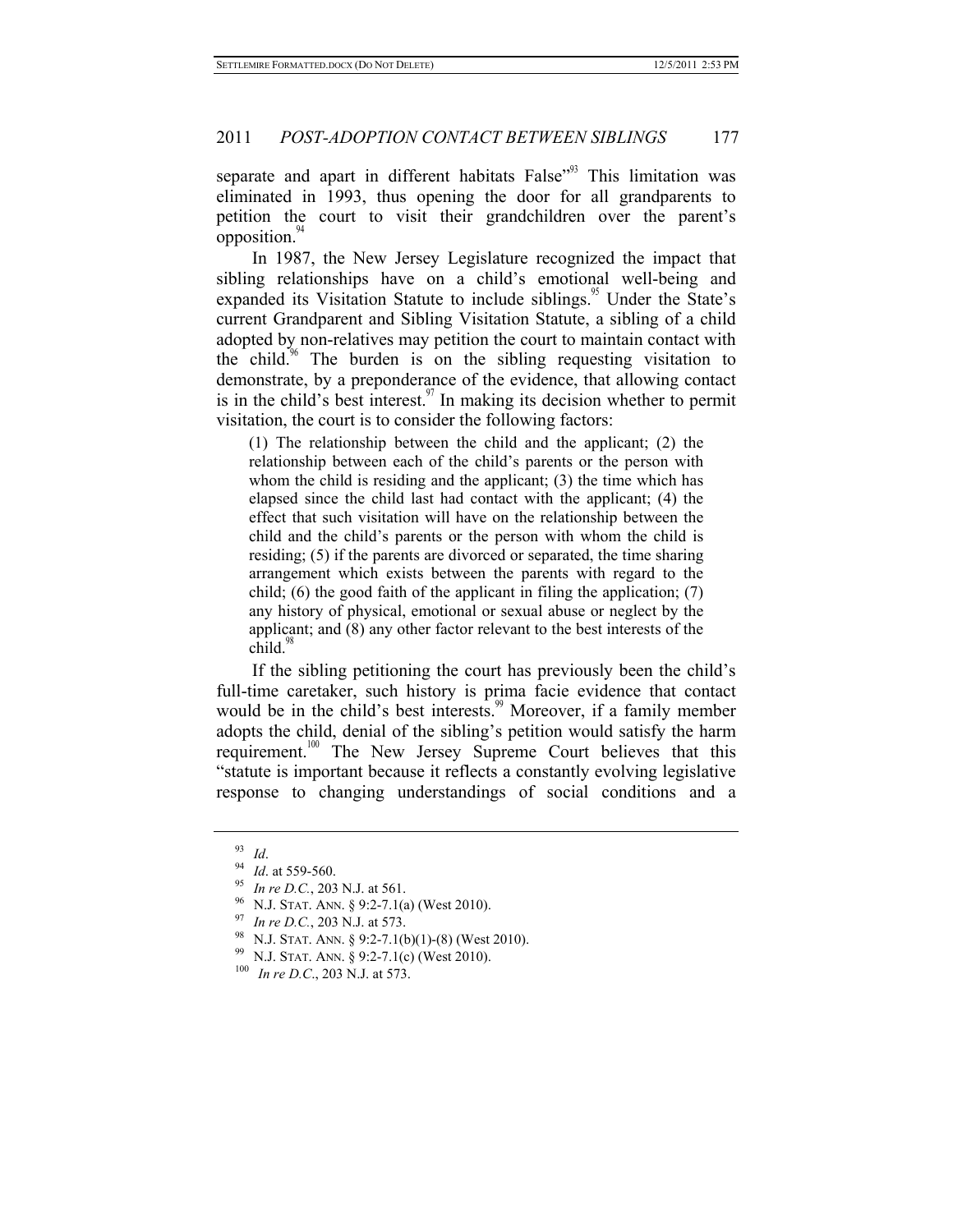recognition that maintaining contacts with third parties, including grandparents and siblings, may, in certain circumstances, be necessary to the emotional health of children."<sup>101</sup>

## *B. Federal and New Jersey Case Law*

#### 1. *Troxel v. Granville*

New Jersey's Grandparent and Sibling Visitation Statute is similar to that of many states, in that it authorizes courts to order visitation over the objections of child's parents so long as visitation is in the child's best interests.<sup>102</sup> However, in 2000, the United States Supreme Court in *Troxel v. Granville* rejected the best interest standard in third party visitation disputes. $103$  There, the Court was asked to determine the constitutionality of a Washington statute allowing "'any person' to petition a superior court for visitation rights 'at any time,' and authoriz[ing] that court to grant such visitation rights whenever 'visitation may serve the best interest of the child.'"<sup>104</sup> Brad Troxel and Tommie Granville, an unmarried couple, had two daughters together, Isabelle and Natalie.<sup>105</sup> The couple ended their relationship in 1991, and Brad, Isabelle, and Natalie spent their weekend visitation with the Troxels.<sup>106</sup> In May 1993, Brad committed suicide.<sup>107</sup> While Granville allowed her daughters to continue visiting with the Troxels after Brad's death, she informed them in October 1993 that she wanted to reduce their visitation with Isabelle and Natalie to one short visit each month.<sup>108</sup>

Two months later, the Troxels filed an action in a Washington Superior Court seeking to obtain visitation rights with their granddaughters.<sup>109</sup> After hearing from both parties, the trial court found that visitation with the Troxels was in the children's best interest and ordered visitation "one weekend per month, one week during the summer, and four hours on both of the petitioning grandparents'

<sup>&</sup>lt;sup>101</sup> *Id.* at 562.<br>
<sup>102</sup> N.J. STAT. ANN. § 9:2-7.1 (West 2010).<br>
<sup>103</sup> Troxel v. Granville, 530 U.S. 57, 63 (2000).<br>
<sup>104</sup> *Id.*<br>
<sup>105</sup> *Id.*<br>
<sup>107</sup> *Id.*<br>
<sup>107</sup> *Id.*<br>
<sup>104</sup> *Id.*<br>
<sup>107</sup> *Id.*<br>
<sup>104</sup> *Id.*<br>
<sup>107</sup> *Id.*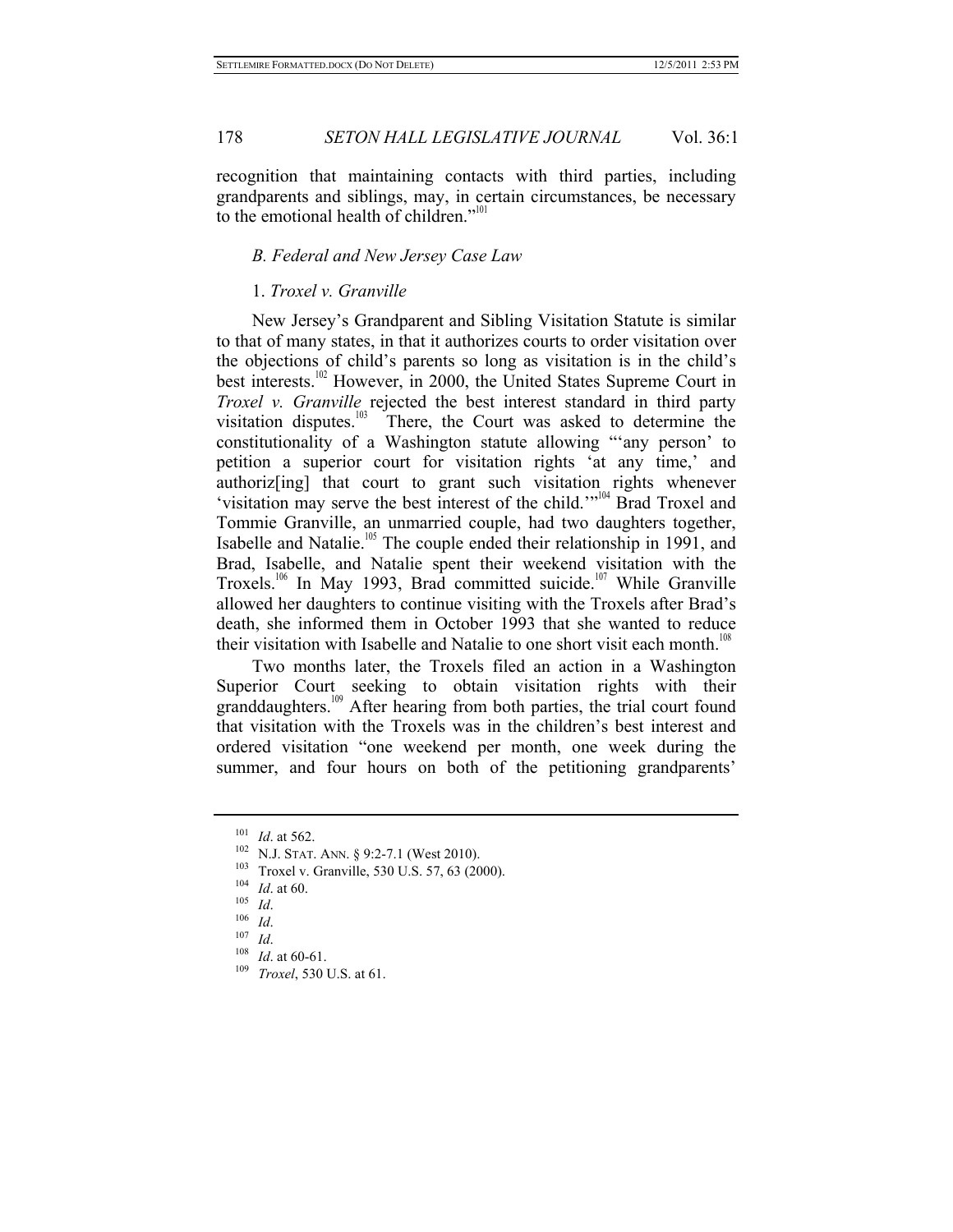birthdays."<sup>110</sup> Granville appealed, and in the interim, her new husband adopted Isabelle and Natalie.<sup>111</sup> The Washington Court of Appeals reversed the trial court's visitation order, concluding that third parties lacked standing to petition for visitation unless there was a pending custody action.112 The Washington Supreme Court affirmed, holding that third parties have no right to visitation absent harm to the child and that the statute was therefore invalid on its face because it allowed anyone to seek visitation without evidence of harm to the child.<sup>113</sup> Thus, the Washington Supreme Court rejected the best interest of the child standard and required third parties seeking visitation with a child to show that the child would be harmed if visitation was denied.<sup>11</sup>

In a  $6-3$  decision with six separate opinions,<sup>115</sup> the Supreme Court affirmed the judgment of the Washington Supreme Court, but on different grounds.<sup>116</sup> Justice O'Connor, writing for plurality, began by noting that "[t]he liberty interest at issue in this case – the interest of parents in the care, custody, and control of their children – is perhaps the oldest of the fundamental liberty interests recognized by this Court," which implicated the Due Process Clause of the Fourteenth Amendment.<sup>117</sup> The Court then focused on three primary factors in holding that the Washington statute was unconstitutional.<sup>118</sup> First, the Court found that the statute was "breathtakingly broad" because it allowed "any person," not just a grandparent, to request visitation with a child "at any time."119 Second, Granville never denied the Troxels access to her daughters; rather, she merely cut down the amount of visitation time to one short visit each month.<sup>120</sup> Finally, by failing to give Granville's determination of her daughters' best interest any special weight, the trial court violated the traditional presumption that a fit

- 
- 

<sup>110</sup> *Id.*<br>
<sup>111</sup> *Id.* at 61-62.<br>
<sup>112</sup> *Id.* at 62-63.<br>
<sup>114</sup> *Id.* at 63.<br>
<sup>115</sup> Solangel Maldonado, *When Father (or Mother) Doesn't Know Best: Quasi-Parents* and Parental Deference After Troxel v. Granville, 88 Iowa L. REV. 865, 877 (2003).<br>
<sup>116</sup> *Troxel*, 530 U.S. at 63.<br>
<sup>117</sup> *Id.* at 65.<br>
<sup>118</sup> Maldonado, *supra* note 115, at 879.<br>
<sup>119</sup> *Troxel*, 530 U.S. at 67.<br>
<sup>119</sup>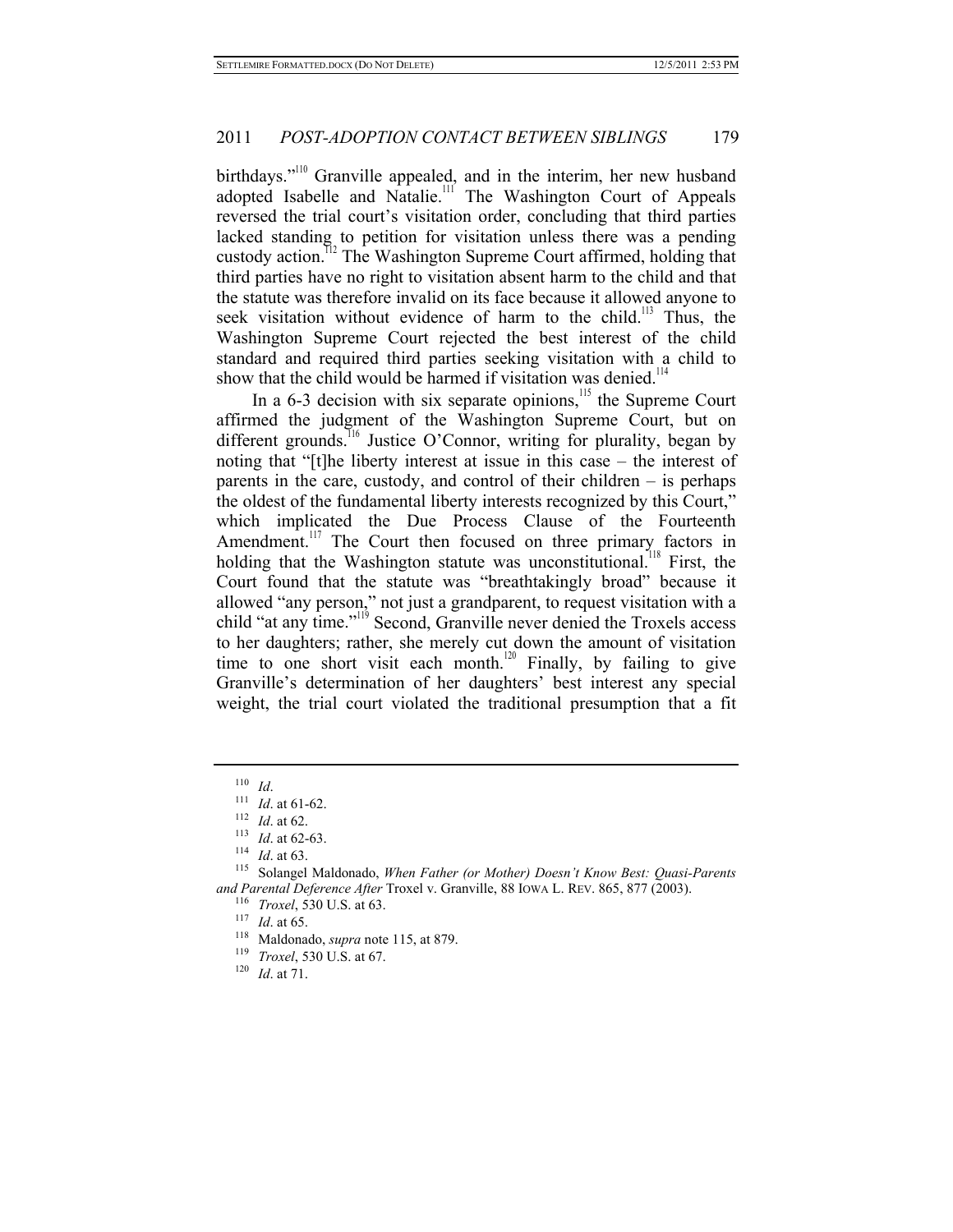parent will take action in his or her child's best interests.<sup>121</sup> According to Justice O'Connor, "if a fit parent's decision of the kind at issue here becomes subject to judicial review, the court must accord at least some special weight to the parent's own determination."<sup>122</sup>

However, in reaching its decision, the Court did not apply strict scrutiny, even though the case involved a fundamental right.<sup>123</sup> Moreover, the Court did not consider whether the Due Process Clause of the Fourteenth Amendment mandates that all third party visitation statutes require evidence of actual or potential harm to the child before courts may grant visitation, the principal constitutional question at issue in the case.<sup> $124$ </sup> Rather, the Court chose to "rest [its] decision on the sweeping breadth [of the statute] and the application of that broad, unlimited power"<sup>125</sup> and declined to define the scope of parents' Fourteenth Amendment Due Process Right when third party visitation is at issue.<sup>126</sup> Thus, as the Supreme Court left the case, no evidence of harm to the child is required; instead, courts must only ensure that parents' decisions of their child's best interests are given special weight.<sup>1</sup>

Justice Souter and Justice Thomas both entered concurrences to the judgment.<sup>128</sup> Justice Souter argued that the Court's decision should be affirmed because the Washington Supreme Court correctly invalidated the statute based on the broad nature of the statute's text, not because of how it was applied to any particular case.<sup>129</sup> Consequently, he believed that there was no reason to determine if harm was required or to contemplate the scope of parental rights.<sup>130</sup> In his concurring opinion, Justice Thomas agreed with the plurality in its recognition that parents have a fundamental right to make decisions regarding the welfare of their children but believed that the Court erred in failing to articulate the correct standard of review.<sup>131</sup> According to Justice Thomas, this

- 
- 
- 
- 
- 
- 
- <sup>121</sup> *Id.* at 69-70.<br>
<sup>122</sup> *Id.* at 70.<br>
<sup>123</sup> *Troxel*, 530 U.S. at 73.<br>
<sup>124</sup> *Id.*<br>
<sup>125</sup> *Id. Id.*<br>
<sup>127</sup> *Id.* at 69-70.<br>
<sup>128</sup> *Troxel*, 530 U.S. at 75, 80.<br>
<sup>129</sup> *Id.* at 75 (Souter, J., concurring).<br>
<sup>130</sup> *I*
- 
-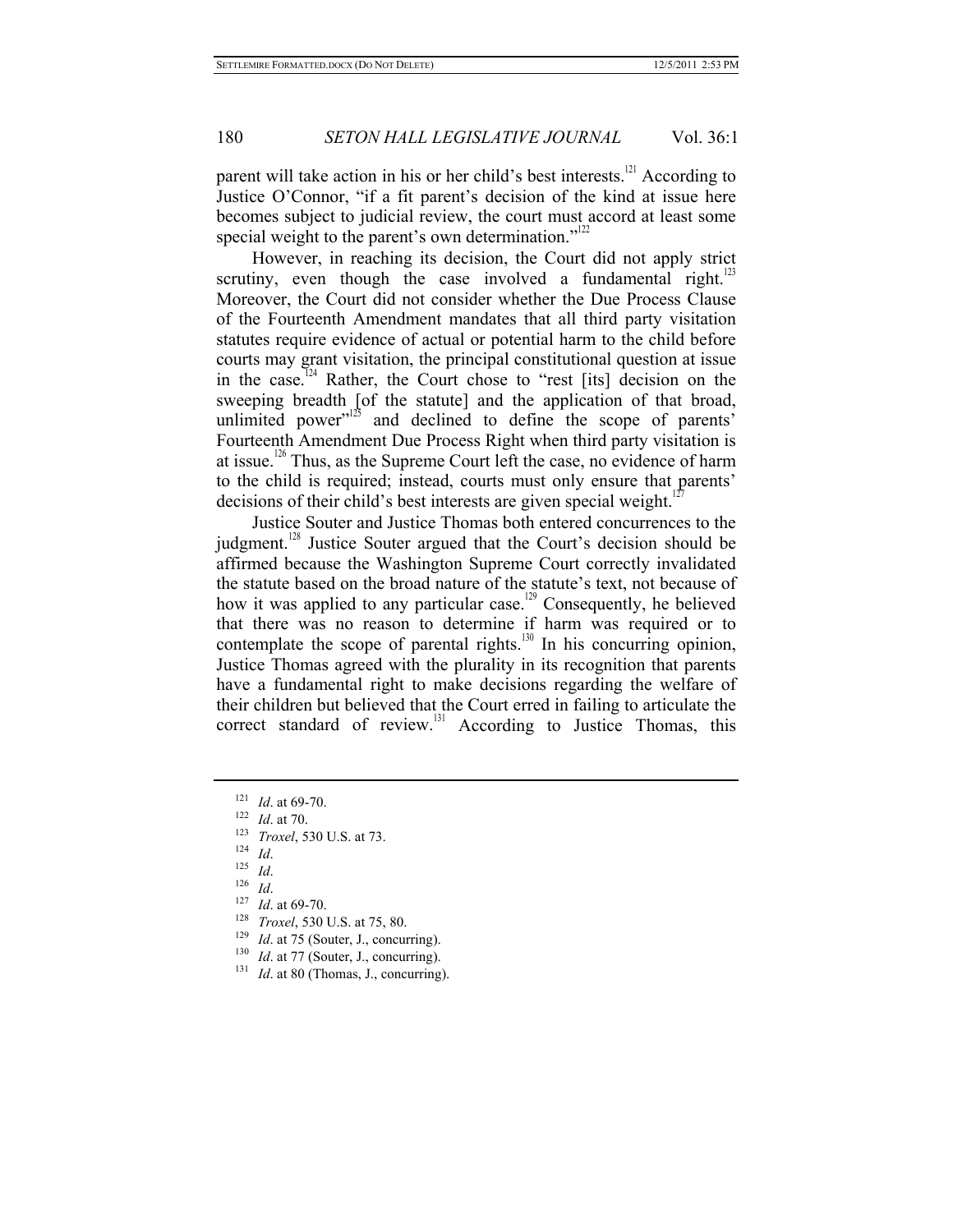fundamental parental right should, in fact, be subject to strict scrutiny.<sup>132</sup>

Justice Stevens, Justice Scalia, and Justice Kennedy dissented from the plurality.<sup>133</sup> In his dissenting opinion, Justice Stevens rejected a requirement that evidence of actual or potential harm to a child must first be demonstrated before a court may grant a third party's visitation request, claiming that such a condition is not supported by the Court's prior decisions.<sup>134</sup> Instead, Justice Stevens supported a balancing approach, in which all of the parties' interests would be weighed against one another in a court's determination of whether the third party's petition for visitation with the child should be granted.<sup>135</sup> Justice Scalia, dissenting from the plurality, did not believe that federal judges were in the best position to vindicate parental rights.<sup>136</sup> Rather, Justice Scalia concluded that state legislatures should be the ones charged with the task of defending the rights of parents because "[they] have the great advantages of doing harm in a more circumscribed area, of being able to correct their mistakes in a flash, and of being removable by the people."<sup>137</sup> Finally, Justice Kennedy agreed that the Due Process Clause of the Fourteenth Amendment protects a parent's right to raise his or her child without undue intrusion by the state but argued that the Constitution does not prohibit the application of the best interests standard to prevent the risk of harm.<sup>13</sup>

#### 2. *Moriarty v. Bradt*

Although the Supreme Court did not require evidence of harm to a child before a court could order visitation with a third party over the legal parents' objections,<sup>139</sup> some states require just that.<sup>140</sup> New Jersey, for example, is one of those states.141 In *Moriarty v. Bradt*, the New

<sup>&</sup>lt;sup>132</sup> *Id.* (Thomas, J., concurring).<br>
<sup>133</sup> *Troxel*, 530 U.S. at 80, 91, 93.<br>
<sup>134</sup> *Id.* at 85-86 (Stevens, J., dissenting).<br>
<sup>135</sup> *Id.* at 92-93 (Scalia, J., dissenting).<br>
<sup>137</sup> *Id.* at 92-93 (Scalia, J., dissenting the court will go to a best interests analysis. *In re* Harris, 112 Cal Rptr. 2d 127, 141 (Cal. Ct. App. 2001); Roth v. Weston, 789 A.2d 431, 447-48 (Conn. 2002); Scott v. Scott, 80 S.W.3d 447, 451 (Ky. Ct. App. 2002). 141 *Moriarty*, 177 N.J. at 115.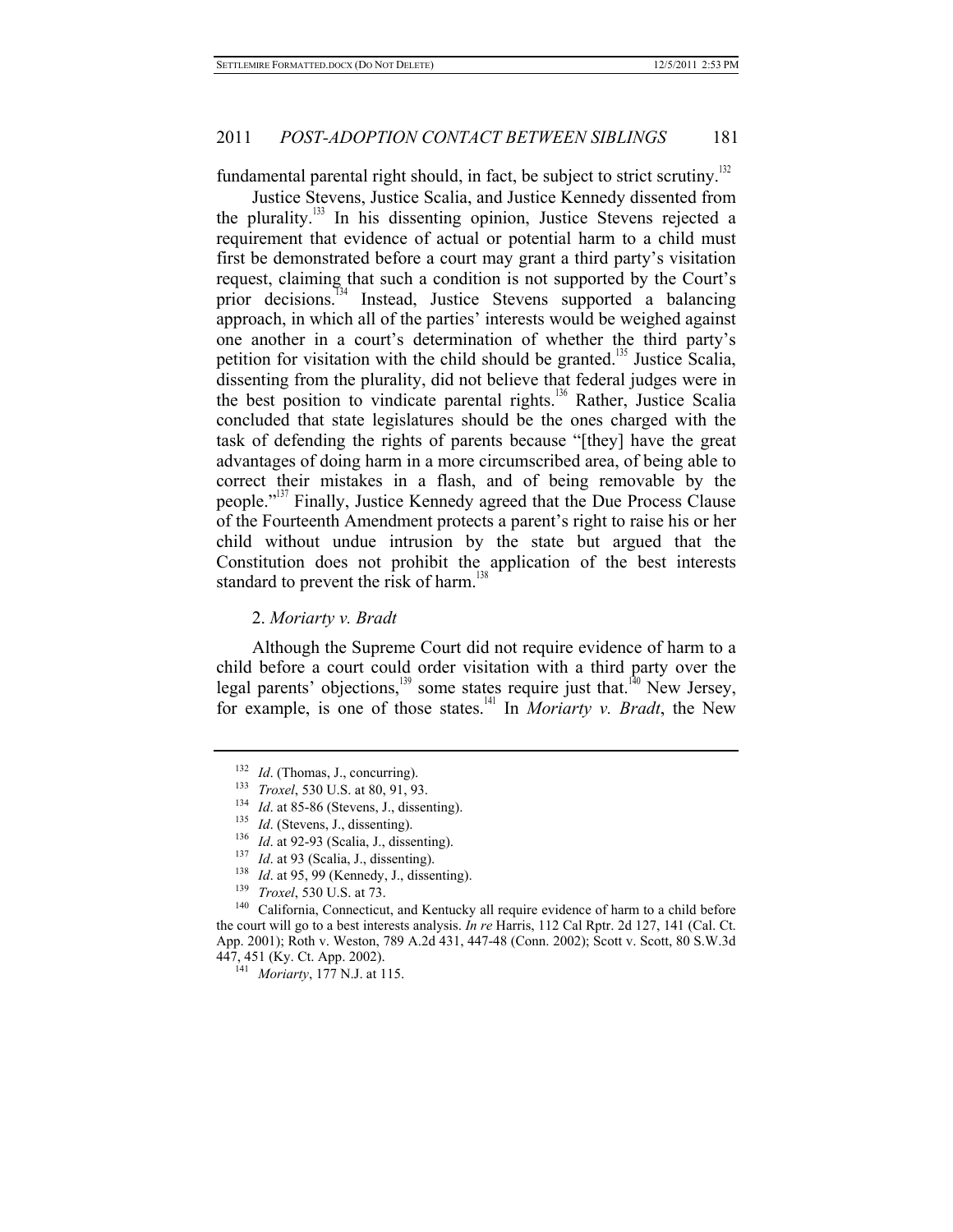Jersey Supreme Court examined what standard applies to a grandparent's petition to the court for visitation with a child in light of New Jersey's Grandparent and Sibling Visitation Statute and the Supreme Court's decision in *Troxel*.<sup>142</sup> In 1987, Patrick Moriarty ("Moriarty") and Julia Bradt ("Bradt") married, and by 1990, the couple had two children, Brian and Tara.<sup>143</sup> Moriarty and Bradt later separated, and in order to secure visitation with Brian and Tara in light of Bradt's drug abuse, Lynn and Patricia Bradt ("the Bradts"), grandparents to the children, intervened in the divorce action.<sup>144</sup> At a hearing on the Bradts' action, Moriarty was granted custody of Brian and Tara, and the Bradts were given visitation with the children every other weekend.<sup>145</sup> Once the divorce between Moriarty and Bradt was finalized, Moriarty was awarded sole custody of Brian and Tara, and Bradt was given supervised visitation in the presence of her parents.<sup>146</sup> However, in 1994, the court granted Bradt unsupervised visitation with her children, and the grandparents visited with Brian and Tara during most of their daughter's weekends with them.<sup>147</sup> During this time, significant hostility developed between Moriarty and the Bradts.<sup>148</sup> Bradt passed away in November 1999 from a drug overdose,<sup>149</sup> and soon after, Moriarty sought to cease Brian and Tara's visitation with their maternal grandparents.<sup>150</sup> Based on court-ordered diagnostic evaluations on Moriarty, the Bradts, and the children, Family Services recommended that the Bradts have unsupervised visitation with Brian and Tara.<sup>151</sup> This was largely because it believed "the grandparents 'could serve as a conduit with the children's deceased mother and [could] be a positive resource for the children in many ways."<sup>152</sup>

Moriarty filed a motion for summary judgment, arguing that in light of *Troxel*, the trial court was compelled to defer to his decision

- <sup>142</sup> *Id.* at 88.<br>
<sup>143</sup> *Id.*<br>
<sup>143</sup> *Id.* at 88-89.<br>
<sup>146</sup> *Id.* at 89.<br>
<sup>147</sup> *Moriarty*, 177 N.J. at 89.<br>
<sup>147</sup> *Id.* at 90.<br> *Id.* at 90-91.<br>
<sup>151</sup> *Id.* at 91-92.<br>
<sup>152</sup> *Id.* at 91-92.
-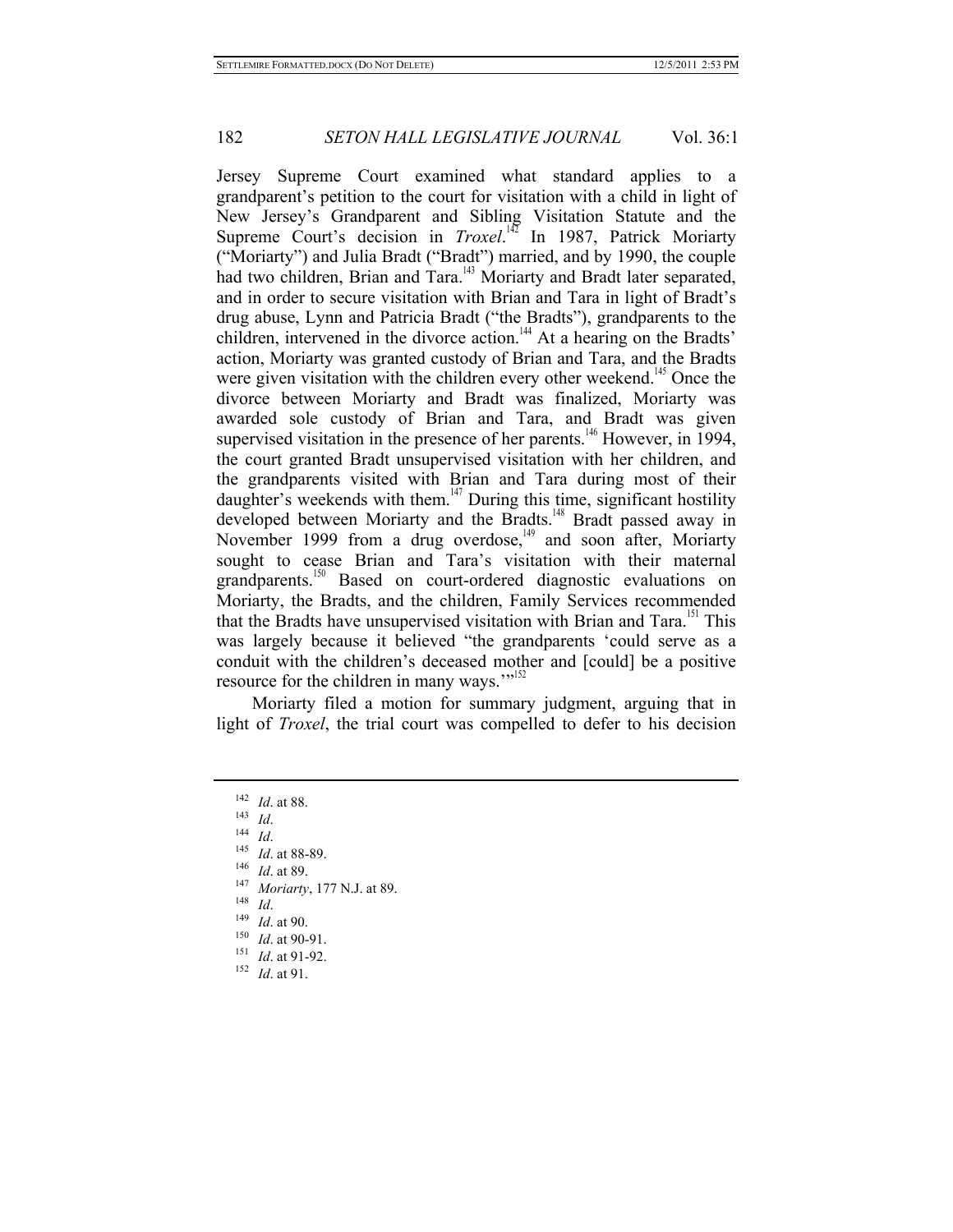concerning grandparent visitation.<sup>153</sup> Moriarty's motion was ultimately denied by the trial court.<sup>154</sup> It instead ordered that the children were to have monthly visitation and one extended summer visitation with their grandparents.<sup>155</sup> The Appellate Division later reversed the trial court's decision, holding that Moriarty's substantive due process rights were violated by the order of grandparent visitation.<sup>156</sup>

The New Jersey Supreme Court reversed the decision of the Appellate Division and reinstated the trial court's order.<sup>157</sup> While the United States Supreme Court declined in *Troxel* to designate the appropriate level of scrutiny for third party visitation cases, the New Jersey Supreme Court held that grandparent petitions for contact under the Grandparent and Sibling Visitation Statute are subject to strict scrutiny because a fundamental right (e.g., a parent's right to autonomy in raising his or her child(ren)) is at issue.<sup>158</sup> Furthermore, the court found *Troxel's* special weight standard inadequate because "avoiding harm to the child is polestar and the constitutional imperative that is necessary to overcome the presumption in favor of the parent's decision and to justify intrusion into family life."<sup>159</sup> Under the avoidance of harm standard adopted by the court, the State may not infringe on a parent's fundamental right to raise his or child when there is no harm threatening the child's welfare.<sup>160</sup> However, when harm is shown by a preponderance of the evidence and the presumption favoring a fit parent's decision-making capacity is overcome, the trial court is to create a visitation schedule for the grandparents and the child in line with the child's best interests.<sup>161</sup> The court determined that Brian and Tara would be harmed if visitation with their grandparents were limited because the children's relationship with the Bradts allowed them to connect with their deceased mother.<sup>162</sup> Therefore, while *Troxel* declined to address whether harm to the child must be shown under the

- <sup>153</sup> Moriarty, 177 N.J. at 92-93.<br>
<sup>154</sup> *Id.* at 93.<br>
<sup>155</sup> *Id.*<br>
<sup>155</sup> *Id.*<br>
<sup>156</sup> *Id.* at 94.<br>
<sup>157</sup> Moriarty, 177 N.J. at 95, 122.<br>
<sup>158</sup> *Id.* at 114.<br>
<sup>159</sup> *Id.* at 113.<br>
<sup>160</sup> *Id.* at 115.<br>
<sup>161</sup> *Id.* at 117
- 
- 
- 
- 
-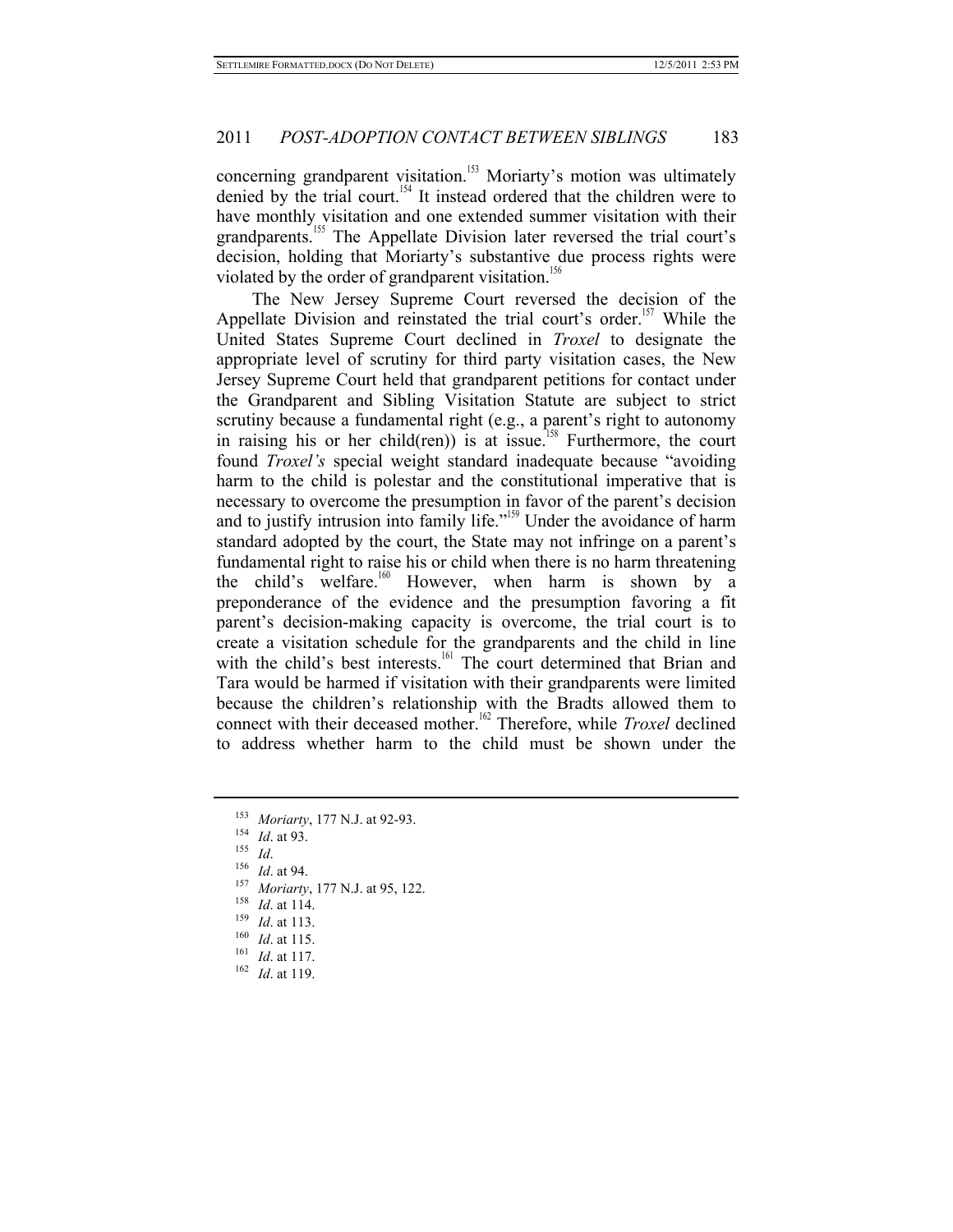Constitution for the court to grant third party visitation,<sup>163</sup> *Moriarty* adopted the avoidance of harm standard as necessary to protect the right to parental autonomy. $164$ 

#### 3. *In re D.C.*

Troxel and Moriarty both involved petitions for visitation with a grandchild.<sup>165</sup> Additionally, in each case, the children at issue were living with a natural parent.<sup>166</sup> In *In re D.C.*, the New Jersey Supreme Court addressed, for the first time, the applicable standards for sibling visitation petitions when the sibling is in foster care and after the sibling is adopted.<sup>167</sup> In 2005, twins Dana and Donna and brother Hugo were removed from their mother's care by the Division.<sup>168</sup> The twins were placed in a foster home and Hugo was placed in a group home.<sup>169</sup> The children also had an adult sister, Nellie.<sup>170</sup> In early 2006, Nellie requested the Department of Social Services ("Department") in Richmond, Virginia, her home location, to evaluate her as a placement candidate for her three younger siblings.<sup>171</sup> The Department first recommended that Hugo be placed in Nellie's care, and then in August 2007, suggested that Nellie take the twins as well.<sup>172</sup> However, in December 2007, the Department withdrew its approval to place Dana and Donna with Nellie, referencing Hugo's declining grades and Nellie's financial difficulties in its reasoning.<sup>173</sup> During the same month, the court terminated the mother's parental rights to all three children.<sup>17</sup> Shortly thereafter, the Division informed Nellie that visitation with the twins was to be terminated.<sup>175</sup>

<sup>&</sup>lt;sup>163</sup> *Troxel*, 530 U.S. at 73.<br><sup>164</sup> *Moriarty*, 177 N.J. at 114-15.<br><sup>165</sup> *Troxel*, 530 U.S. at 60; *Moriarty*, 177 N.J. at 90.<br><sup>166</sup> In *Troxel*, the children at issue were living with their natural mother, Tommie Granville. *Troxel*, 530 U.S. at 60-61. The children at issue in *Moriarty* were living with their natural father, Patrick Moriarty. *Moriarty*, 177 N.J. at 89.<br>
<sup>167</sup> In re D.C., 203 N.J. at 550-51.<br>
<sup>168</sup> Id. at 552.<br>
<sup>168</sup> Id. at 552.<br>
<sup>170</sup> Id.<br>
<sup>170</sup> Id. at 552-53.<br>
<sup>172</sup> Id. at 553.<br>
<sup>172</sup> Id. at 553.<br>
<sup>174</sup> Id.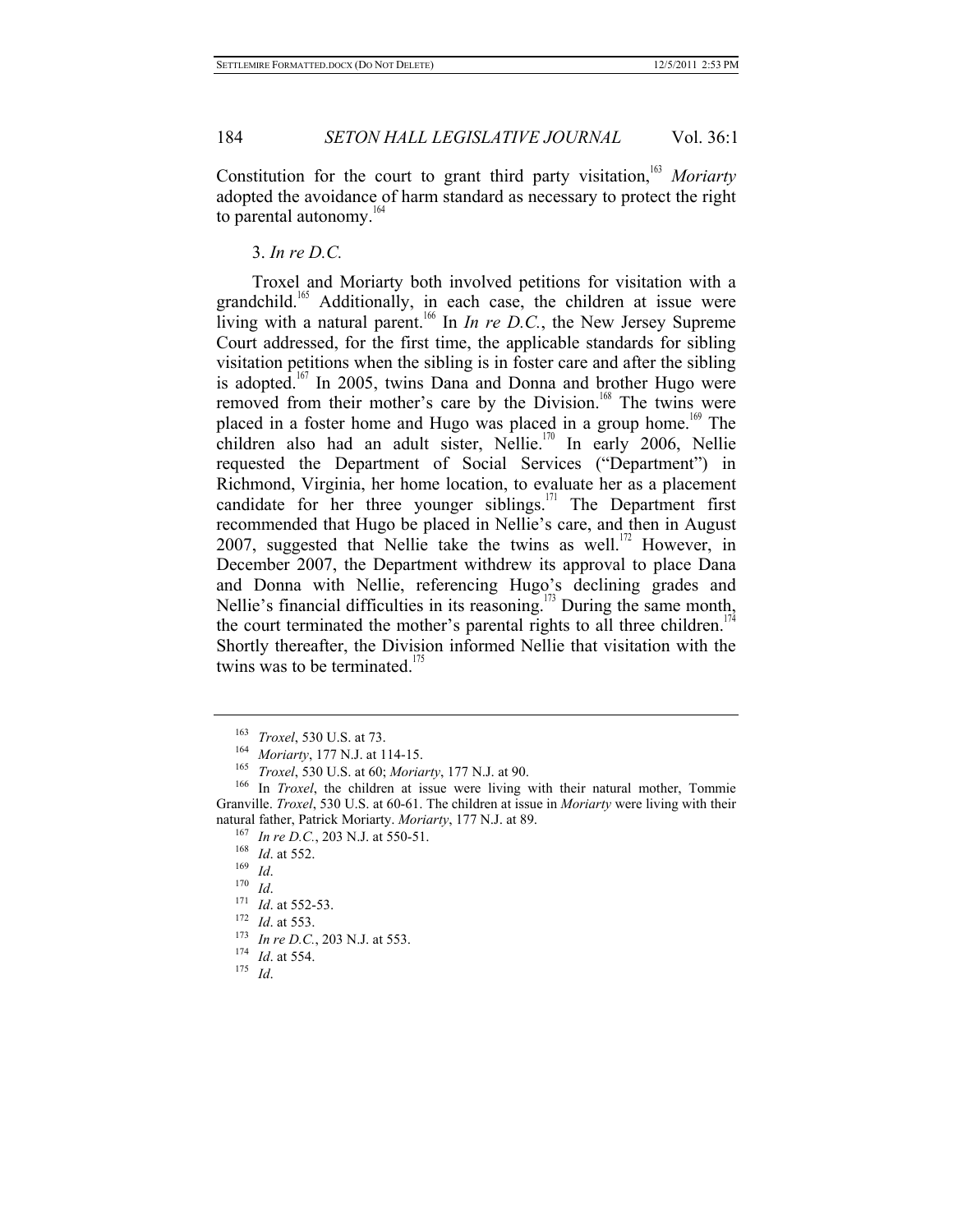Nellie filed an action seeking placement of the twins, Dana and Donna, in her care, or, alternatively, for visitation.<sup>176</sup> The trial judge held that the twins' foster mother was to retain custody but permitted Nellie to visit her sisters.<sup>177</sup> However, a visitation schedule was not set out by the court, and just one month later, the twins' foster mother refused to allow Nellie maintain contact with her sisters.<sup>178</sup> Nellie filed a motion to enforce the trial judge's order.<sup>179</sup> The court refused to enforce the order and concluded that "the best interests of the children 'trumped' any rights that Nellie had as a sibling . . . [and] she was not in a position to re-litigate the plan of the Division, which remained foster home adoption."180 The Appellate Division affirmed, holding that the Division did not thwart Nellie's attempts to visit with her sisters, no sibling relationship existed between Nellie and her sisters, and the best interests of the twins would not be served by continued contact with Nellie.<sup>181</sup> On appeal, Nellie challenged the material facts regarding the twins' best interests and contended that there was an abuse of discretion by the trial judge in her decision not to conduct an evidentiary hearing concerning her visitation request.<sup>182</sup>

In a unanimous decision, the New Jersey Supreme Court reversed.<sup>183</sup> The court first determined that the Child Placement Bill of Rights Acts governs sibling visitation once a child is removed from his or her home.<sup>184</sup> In dissecting the legislative history and specific language of the statute, the court concluded that the Act applies to children throughout the entire pre-adoption placement frame and that the Division has an "affirmative obligation" to facilitate sibling contact during this time.<sup>185</sup> Here, the court found that the Division failed to fulfill its responsibilities to the siblings under the Act because it did little to facilitate contact between Dana, Donna, Nellie, and Hugo.<sup>186</sup>

- <sup>176</sup> In re D.C., 203 N.J. at 554.<br>
<sup>177</sup> Id. at 555-56.<br>
<sup>178</sup> Id. at 556.<br>
<sup>178</sup> Id. at 556.<br>
<sup>181</sup> Id.<br>
<sup>181</sup> Id.<br>
<sup>181</sup> Id.<br>
<sup>181</sup> Id. at 577.<br>
<sup>183</sup> Id. at 577.<br>
<sup>184</sup> Id. at 562.<br>
<sup>183</sup> Id. at 562.<br>
<sup>183</sup> Id. at 563
- 
- 
- 
- 
- 
- 
- 
- 
- 
-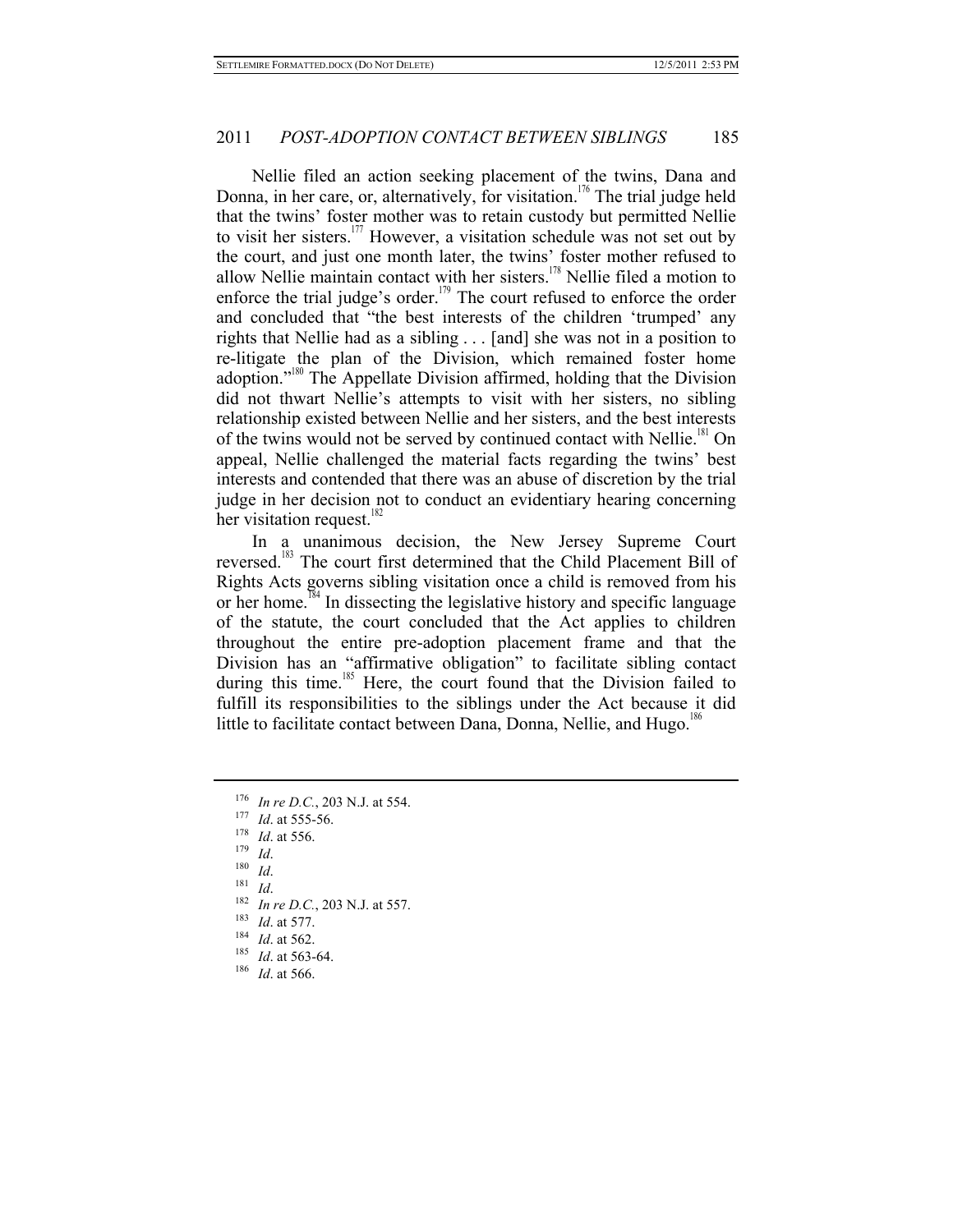In deciding whether Nellie and  $Hugo<sup>187</sup>$  have the right to petition the court for visitation with their twin sisters after their imminent adoption, the court began by observing, as in *Moriarty*, that while adoptive families, like natural families, have a right to family integrity, that right is not absolute.188 Under the *parens patriae* doctrine, the State must intercede when "necessary to prevent harm to a child."<sup>189</sup> However, the State could not interfere with parents' (adoptive or biological) constitutional right to direct their children's upbringing simply because it would be in the children's best interests.<sup>190</sup> The Court determined that

[A]pplication of the best interests standard to a third party's petition for visitation is an affront to the family's right to privacy and autonomy and . . . interference with a biological or adoptive family's decision-making can only be justified on the basis of the exercise of our *parens patriae* jurisdiction to avoid harm to the child.<sup>19</sup>

Thus, under the avoidance of harm standard (the same standard applied in Moriarty in the context of grandparent visitation), a court may award a sibling visitation with his or her brother(s) and sister(s) only if the sibling establishes, by a preponderance of the evidence, that such visitation is necessary to prevent the child from experiencing harm.<sup>192</sup> The court noted that under this "stringent" standard, siblings having no connection to one another or those with a toxic relationship would be denied visitation.<sup>193</sup> The Court remanded the case for an expedited evidentiary hearing so that Nellie could provide evidence, subject to the avoidance of harm standard, that Dana and Donna would be harmed if denied contact with her and Hugo.<sup>194</sup>

# *III. PROTECTING CHILDREN'S INTEREST: THE PRESUMPTION OF HARM STANDARD*

As discussed previously, a sibling may be granted visitation with his or her brother(s) and sister(s) adopted by a non-relative under New

<sup>&</sup>lt;sup>187</sup> Hugo is now over the age of eighteen but still lives with Nellie. While he was in a group home, Hugo visited regularly with his twin sisters. *Id.* at 552, 575.

<sup>&</sup>lt;sup>8</sup> In re D.C., 203 N.J. at 568 (citing Prince v. Massachusetts, 321 U.S. 158, 166-67 (1944)).<br>
<sup>189</sup> *Id.* at 569 (quoting Fawzy v. Fawzy, 199 N.J. 456, 474-75 (2009)).<br>
<sup>191</sup> *Id.*<br>
<sup>192</sup> *Id.*<br>
<sup>192</sup> *Id.* 193 *Id.* at 575.<br>
<sup>194</sup> *In re D.C.*, 203 N.J. at 574-75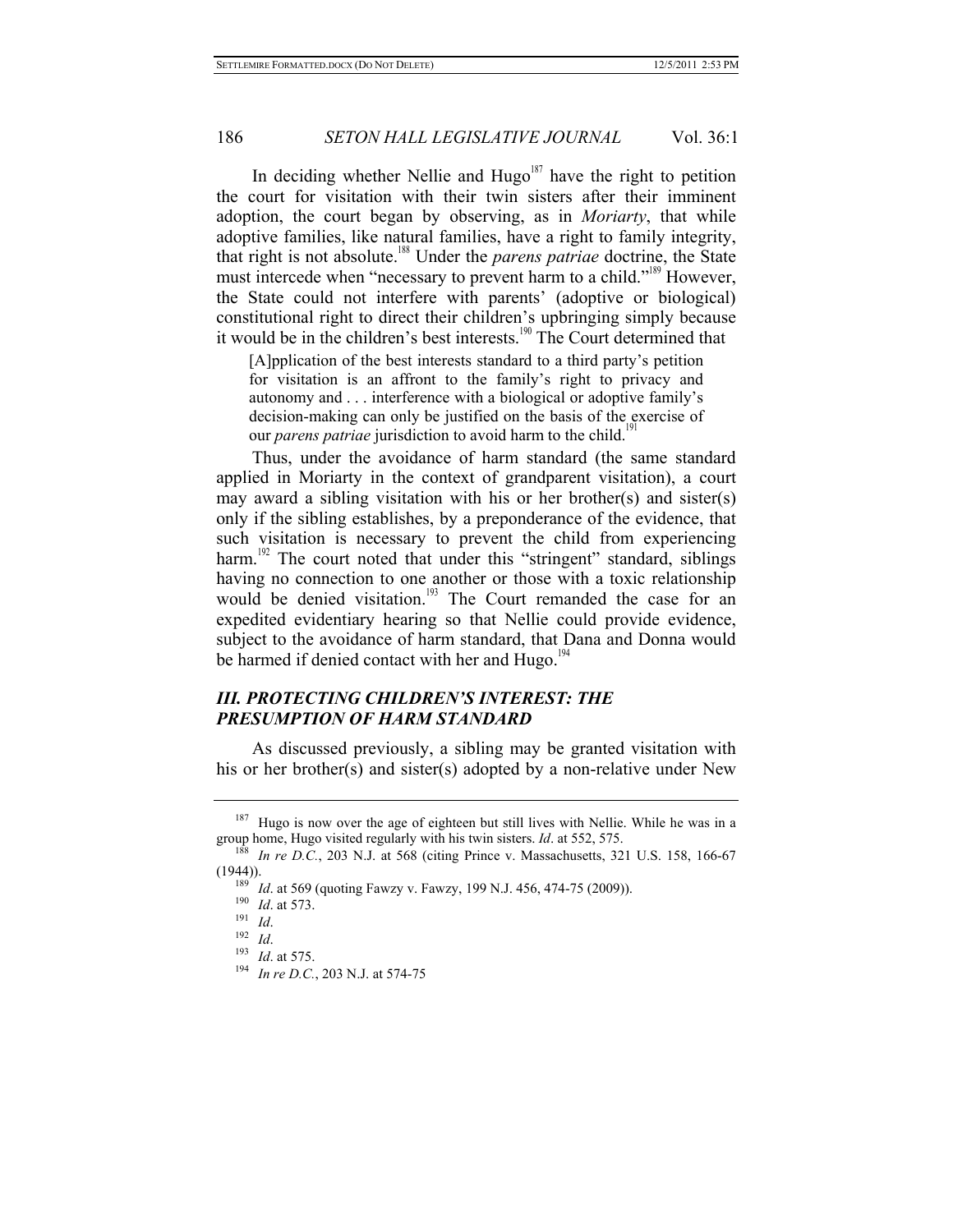Jersey's avoidance of harm standard only if the sibling establishes, through a preponderance of the evidence, that such visitation is essential to prevent the child from experiencing harm.<sup>195</sup> "The signal value of the harm requirement is that it establishes a qualitative legal standard—not a procedural or evidentiary barrier—that is distinct from the 'best interests' test."<sup>196</sup> Accordingly, "a finding that visitation would be in the child's best interests  $-$  i.e., that the child would be better off if visitation were allowed compared to if visitation were denied — does not suffice to justify the interference with the parents' rights."<sup>197</sup> This standard differs drastically from the Supreme Court's holding in *Troxel*, where the Court determined that it must give deference to the parents' determination of the child's best interest.<sup>198</sup> New Jersey's heightened standard is not appropriate because it fails to give deference to the voluminous research on the sibling bond and could have a potential chilling effect on post-adoption sibling visitation requests. Instead, the New Jersey Supreme Court should adopt a presumption that denying sibling visitation after adoption will cause the child harm. This presumption is efficient and supported by social science and psychological studies.

# *A. D.C. Gives Minimal Deference to Expansive Research on the Sibling Bond*

As discussed before, social science and psychological studies on the sibling bond find that the relationship between brother(s) and/or sister(s) often becomes more important for children whose parents abused and/or neglected them.<sup>199</sup> For these children, the relationship they maintain with their siblings frequently provides them with the comfort and stability necessary to deal with their chaotic set of circumstances.<sup>200</sup> However, the application of the avoidance of harm standard to siblings

<sup>&</sup>lt;sup>195</sup> *Id.* at 573-74.<br><sup>196</sup> Brief for Petitioner at 6, Fausey v. Hiller, 549 U.S. 1304 (2006) (No. 06-863). In *Hiller v. Fausey*, the Pennsylvania Supreme Court affirmed the Superior Court's order of visitation between a child and his maternal grandmother, finding that Pennsylvania's statute providing for "partial custody or visitation to grandparents upon the death of their child who

is also the grandchild's parent" survived strict scrutiny analysis. 588 Pa. 342, 344 (2006). 197 Eugene Volokh, *Sibling Visitation*, THE VOLOKH CONSPIRACY (Oct. 24, 2010), http://volokh.com/2010/09/30/sibling-visitation/. 198 *Troxel*, 530 U.S. at 69-70. 199 Herrick & Piccus, *supra* note 28, at 5. 200 *Id*. at 6.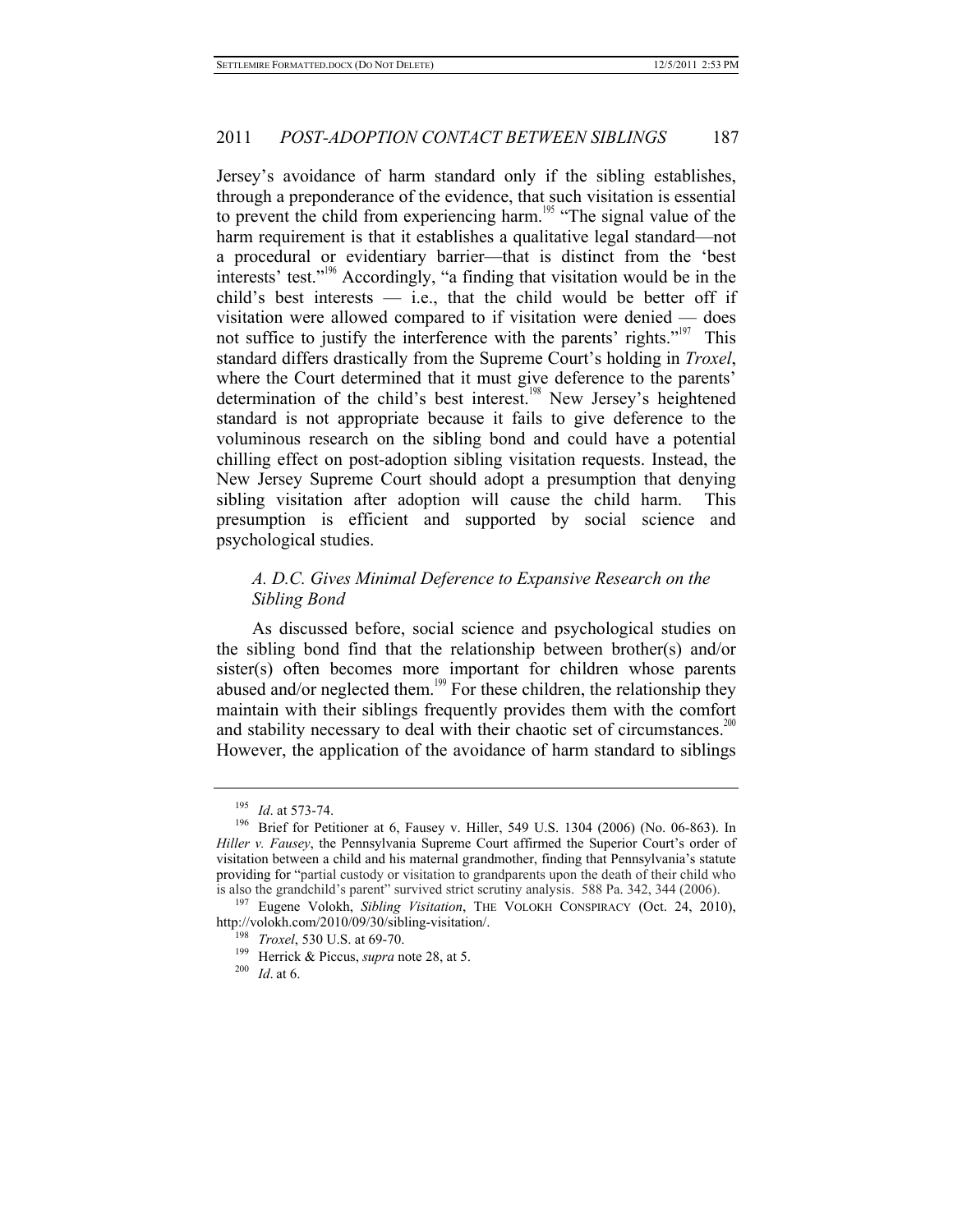in *D.C.* gives little deference to the importance of this research. Instead, the court's holding provides that "visitation may only be ordered when there's a finding that denying visitation would cause 'a substantial likelihood' of 'serious physical or psychological harm' to the child."<sup>201</sup>

Unfortunately, it is unlikely that much of the research on the sibling bond rises to the level of the avoidance of harm standard. For example, the importance of the sibling relationship throughout childhood and the duration of one's life, which largely stems from the individual's development and the benefits associated with companionship, would likely not be sufficient for a court to grant contact between siblings post-adoption under the harm standard because no grave physical or psychological harm would necessarily result.<sup>202</sup> Likewise, the fact that the sibling relationship is the longest relationship that most have in a lifetime would also probably fail to meet the harm requirement.<sup>203</sup> Nevertheless, these research findings are extremely important to how one evolves over the course of his or her life, and it must be realized that "[a]n order of adoption does not erase the emotional bonds children may have with their birth family, especially when siblings from abusive homes are split apart by the adoption." $204$ Therefore, by adopting a presumption that denying sibling contact after adoption will cause the child harm, the New Jersey Supreme Court would rightly recognize the significance of this body of research and the fact that an entry of adoption does not simply take away the importance of the sibling relationship.

# *B. D.C. Could Potentially Chill Sibling Petitions for Visitation in New Jersey*

The application of the avoidance of harm standard to siblings, as set forth in *D.C.*, could also chill sibling petitions for visitation with a brother or sister adopted by non-relatives. First, as discussed previously, the burden is on the sibling to demonstrate, by a preponderance of the evidence, that the child at issue would suffer harm if visitation it not granted.<sup>205</sup> The court itself understands that this

<sup>&</sup>lt;sup>201</sup> Volokh, *supra* note 197.<br>
<sup>202</sup> CHILD WELFARE INFO. GATEWAY, *supra* note 26.<br>
<sup>203</sup> NAT'L ADOPTION INFO. CLEARINGHOUSE, *supra* note 11.<br>
<sup>204</sup> In re Cocose, No. V-4205-04, slip op. at 1, 6 (Fam. Ct. N.Y. July 22,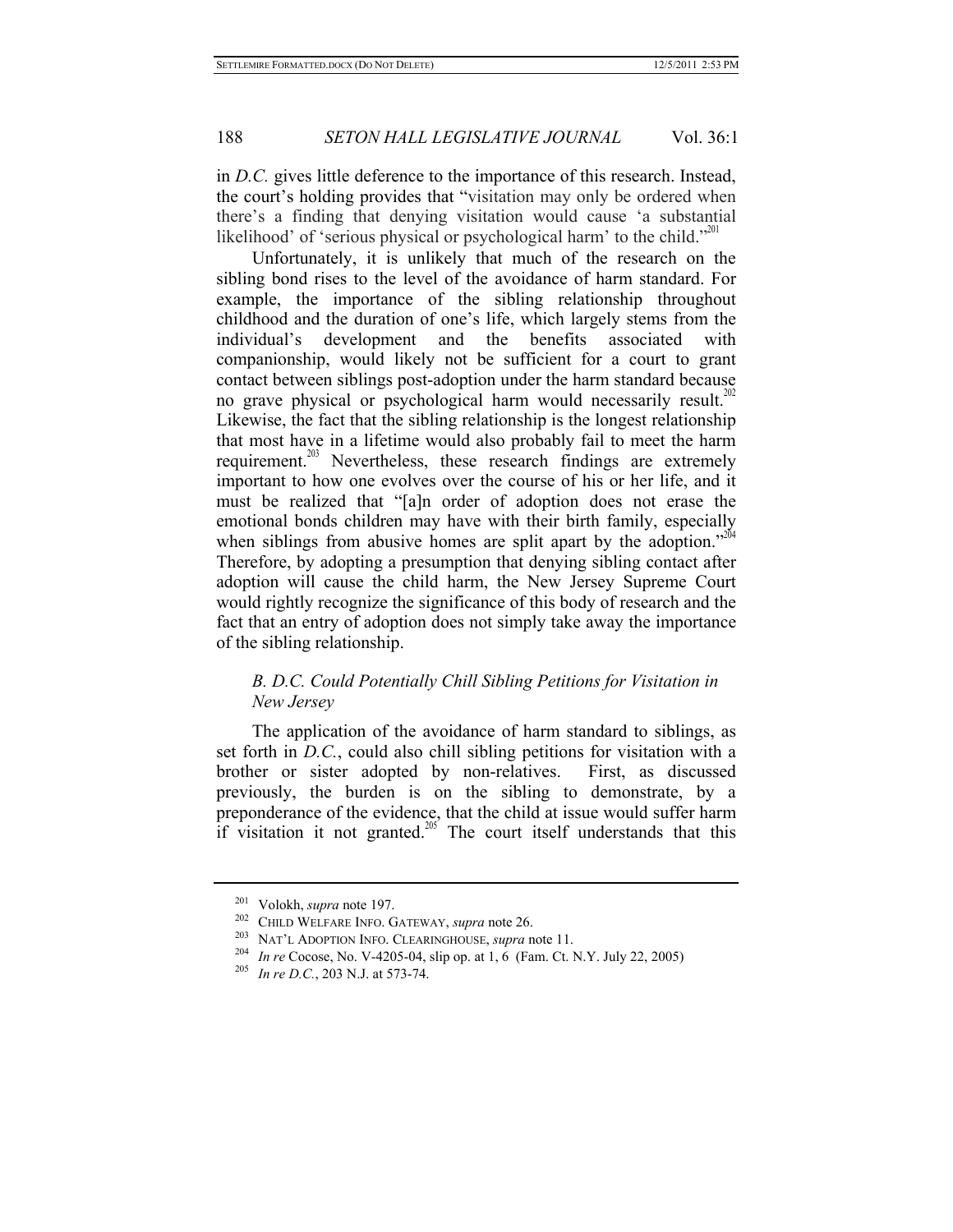standard is "stringent."<sup>206</sup> Under such a strict guideline, some siblings may believe that whatever evidence they provide will not come close to satisfying a showing that the child would suffer harm and, therefore, will be deterred from petitioning the court for visitation. An additional concern is that many siblings do not have the necessary resources that would allow them to demonstrate that a minor sibling will suffer harm if contact is denied, even if the child would, in fact, suffer harm. This lack of resources may result in many siblings not even trying to seek visitation post-adoption or being able to meet the avoidance of harm standard, despite the likely harm present.

Questions further emerge as to what "harm" the sibling would need to show in order for visitation to be granted. For example, the court notes that the harm threshold would be satisfied in the case of visitation between a sibling who has been adopted by a non-relative and the other who has been taken by a grandparent.<sup>207</sup> However, siblings who are separated at birth and brought up in different households with no communication would fail under the harm standard.<sup>208</sup> These two examples provided by the court are on opposite ends of the spectrum, thereby opening up a grey area concerning petitions. Although it would be fairly easy to discern the results of the examples provided, individual cases do not necessarily fall into these black and white categories. Accordingly, siblings may be dissuaded from asking the court for visitation because of such uncertainty.

However, a presumption that denying sibling contact after adoption will cause the child harm would assuage these concerns. First, this presumption would lessen the burden on petitioning siblings, making it easier for them to gather evidence and have their day in court. It would recognize that there are, in fact, situations in which harm to a child is present but the sibling may not have the necessary resources to rise to the strict level of the avoidance of harm standard. Second, grey areas, such as the ones described above, would be largely eliminated. Although the counter-argument could be made that adopting this presumption would open the floodgates to litigation and strain judicial resources, public policy would be violated by allowing harm to ultimately befall a child simply because a sibling does not have the necessary resources to surpass a stringent avoidance of harm inquiry.

<sup>206</sup> *Id*. at 575. 207 *In re D.C.*, 203 N.J. at 573. 208 *Id*. at 573-74.